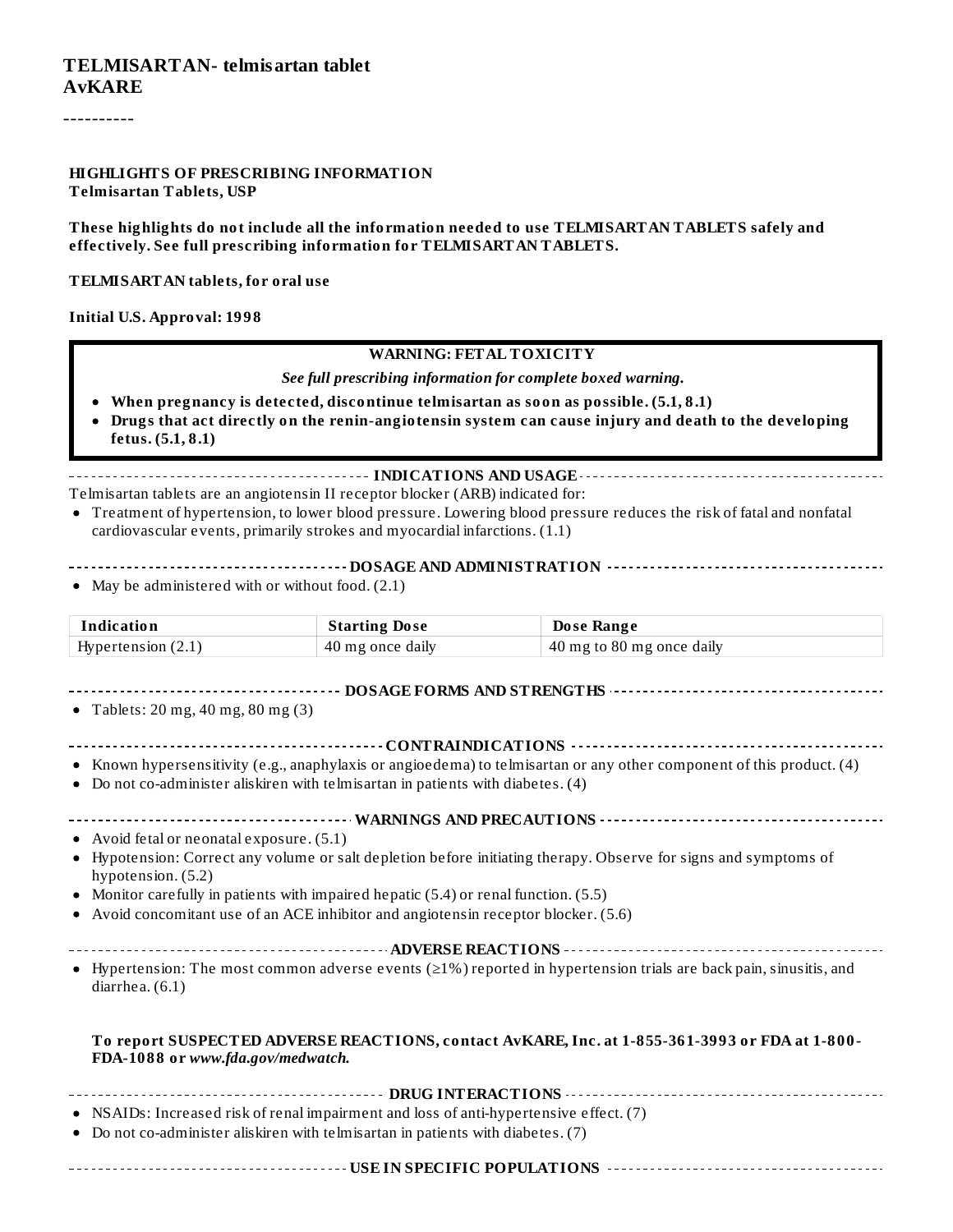- Lactation: Do not breastfeed during treatment with telmisartan. (8.2)
- Geriatric Patients: No overall difference in efficacy or safety vs younger patients, but greater sensitivity of some older individuals cannot be ruled out. (8.5)

#### **See 17 for PATIENT COUNSELING INFORMATION and FDA-approved patient labeling.**

**Revised: 10/2019**

| <b>WARNING: FETAL TOXICITY</b><br><b>1 INDICATIONS AND USAGE</b><br>1.1 Hypertension<br><b>2 DOSAGE AND ADMINISTRATION</b><br>2.1 Hypertension<br><b>3 DOSAGE FORMS AND STRENGTHS</b><br><b>4 CONTRAINDICATIONS</b><br><b>5 WARNINGS AND PRECAUTIONS</b> |
|----------------------------------------------------------------------------------------------------------------------------------------------------------------------------------------------------------------------------------------------------------|
|                                                                                                                                                                                                                                                          |
|                                                                                                                                                                                                                                                          |
|                                                                                                                                                                                                                                                          |
|                                                                                                                                                                                                                                                          |
|                                                                                                                                                                                                                                                          |
|                                                                                                                                                                                                                                                          |
|                                                                                                                                                                                                                                                          |
|                                                                                                                                                                                                                                                          |
| 5.1 Fetal Toxicity                                                                                                                                                                                                                                       |
| 5.2 Hypotension                                                                                                                                                                                                                                          |
| 5.3 Hyperkalemia                                                                                                                                                                                                                                         |
| 5.4 Impaired Hepatic Function                                                                                                                                                                                                                            |
| 5.5 Impaired Renal Function                                                                                                                                                                                                                              |
| 5.6 Dual Blockade of the Renin-Angiotensin-Aldosterone System (RAS)                                                                                                                                                                                      |
| <b>6 ADVERSE REACTIONS</b>                                                                                                                                                                                                                               |
| 6.1 Clinical Trials Experience                                                                                                                                                                                                                           |
| 6.2 Postmarketing Experience                                                                                                                                                                                                                             |
| <b>7 DRUG INTERACTIONS</b>                                                                                                                                                                                                                               |
| <b>8 USE IN SPECIFIC POPULATIONS</b>                                                                                                                                                                                                                     |
| 8.1 Pregnancy                                                                                                                                                                                                                                            |
| 8.2 Lactation                                                                                                                                                                                                                                            |
| 8.4 Pediatric Use                                                                                                                                                                                                                                        |
| 8.5 Geriatric Use                                                                                                                                                                                                                                        |
| 8.6 Hepatic Insufficiency                                                                                                                                                                                                                                |
| <b>10 OVERDOSAGE</b>                                                                                                                                                                                                                                     |
| <b>11 DESCRIPTION</b><br><b>12 CLINICAL PHARMACOLOGY</b>                                                                                                                                                                                                 |
| 12.1 Mechanism of Action                                                                                                                                                                                                                                 |
|                                                                                                                                                                                                                                                          |
| 12.2 Pharmacodynamics<br>12.3 Pharmacokinetics                                                                                                                                                                                                           |
| <b>13 NONCLINICAL TOXICOLOGY</b>                                                                                                                                                                                                                         |
| 13.1 Carcinogenesis, Mutagenesis, Impairment of Fertility                                                                                                                                                                                                |
| <b>14 CLINICAL STUDIES</b>                                                                                                                                                                                                                               |
| 14.1 Hypertension                                                                                                                                                                                                                                        |
| <b>16 HOW SUPPLIED/STORAGE AND HANDLING</b>                                                                                                                                                                                                              |
| <b>17 PATIENT COUNSELING INFORMATION</b>                                                                                                                                                                                                                 |
| * Sections or subsections omitted from the full prescribing information are not listed.                                                                                                                                                                  |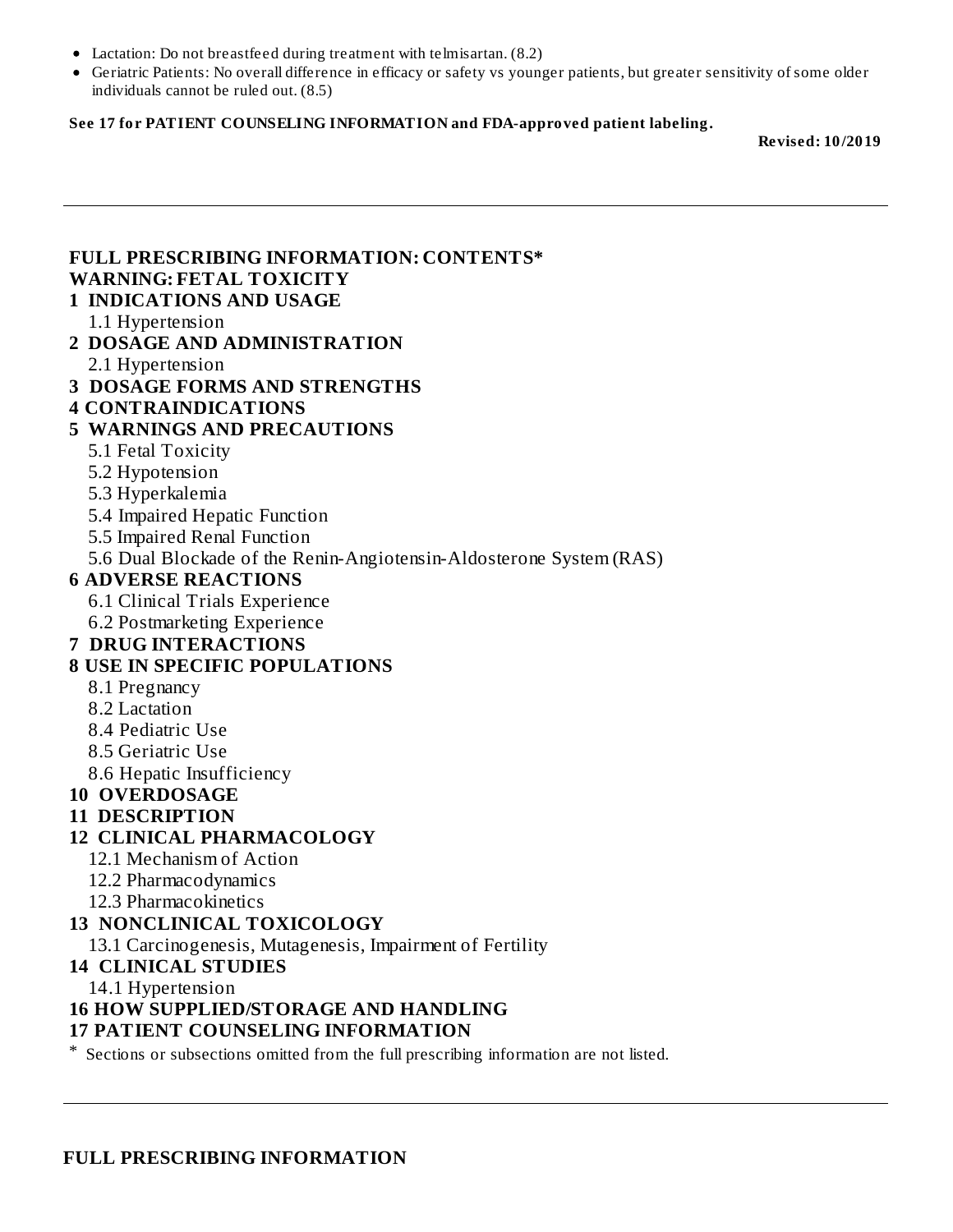#### **WARNING: FETAL TOXICITY**

- When pregnancy is detected, discontinue telmisartan as soon as possible *[see Warnings and Precautions (5.1)* and *Use in Specific Populations (8.1)].*
- Drugs that act directly on the renin-angiotensin system can cause injury and death to the developing fetus *[see Warnings and Precautions (5.1)*and *Use in Specific Populations (8.1)].*

# **1 INDICATIONS AND USAGE**

## **1.1 Hypertension**

Telmisartan tablets are indicated for the treatment of hypertension, to lower blood pressure. Lowering blood pressure reduces the risk of fatal and nonfatal cardiovascular events, primarily strokes and myocardial infarctions. These benefits have been seen in controlled trials of antihypertensive drugs from a wide variety of pharmacologic classes including the class to which this drug principally belongs.

Control of high blood pressure should be part of comprehensive cardiovascular risk management, including, as appropriate, lipid control, diabetes management, antithrombotic therapy, smoking cessation, exercise, and limited sodium intake. Many patients will require more than one drug to achieve blood pressure goals. For specific advice on goals and management, see published guidelines, such as those of the National High Blood Pressure Education Program's Joint National Committee on Prevention, Detection, Evaluation, and Treatment of High Blood Pressure (JNC).

Numerous antihypertensive drugs, from a variety of pharmacologic classes and with different mechanisms of action, have been shown in randomized controlled trials to reduce cardiovascular morbidity and mortality, and it can be concluded that it is blood pressure reduction, and not some other pharmacologic property of the drugs, that is largely responsible for those benefits. The largest and most consistent cardiovascular outcome benefit has been a reduction in the risk of stroke, but reductions in myocardial infarction and cardiovascular mortality also have been seen regularly.

Elevated systolic or diastolic pressure causes increased cardiovascular risk, and the absolute risk increase per mmHg is greater at higher blood pressures, so that even modest reductions of severe hypertension can provide substantial benefit. Relative risk reduction from blood pressure reduction is similar across populations with varying absolute risk, so the absolute benefit is greater in patients who are at higher risk independent of their hypertension (for example, patients with diabetes or hyperlipidemia), and such patients would be expected to benefit from more aggressive treatment to a lower blood pressure goal.

Some antihypertensive drugs have smaller blood pressure effects (as monotherapy) in black patients, and many antihypertensive drugs have additional approved indications and effects (e.g., on angina, heart failure, or diabetic kidney disease). These considerations may guide selection of therapy.

Telmisartan tablets may be used alone or in combination with other antihypertensive agents *[see Clinical Studies (14.1)].*

*Use of telmisartan and ACE inhibitor is not recommended* see Warnings and Precautions (5.6)*.*

# **2 DOSAGE AND ADMINISTRATION**

## **2.1 Hypertension**

Dosage must be individualized. The usual starting dose of telmisartan tablets is 40 mg once a day. Blood pressure response is dose-related over the range of 20 mg to 80 mg *[see Clinical Studies (14.1)].*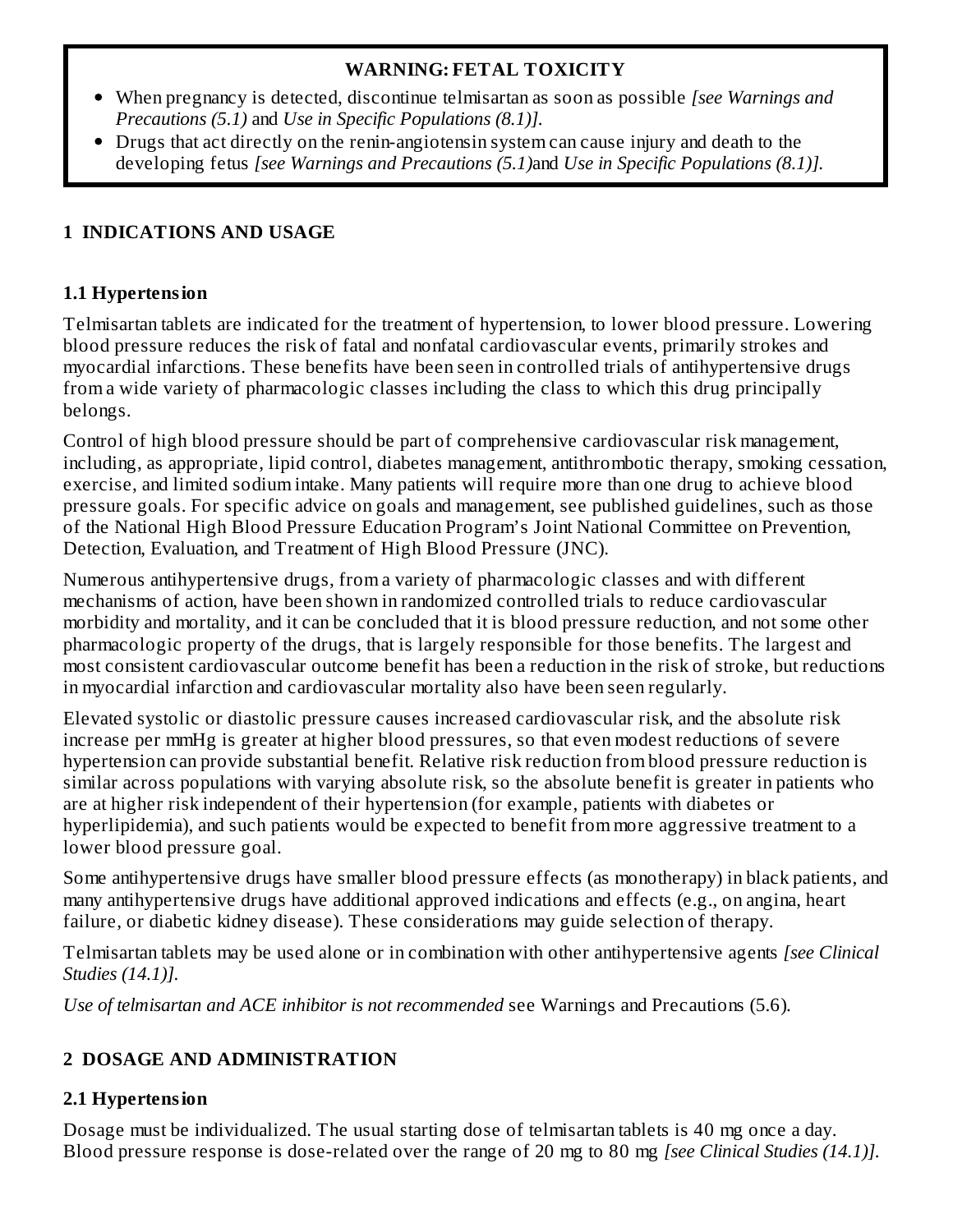Most of the antihypertensive effect is apparent within 2 weeks and maximal reduction is generally attained after 4 weeks. When additional blood pressure reduction beyond that achieved with 80 mg telmisartan tablets is required, a diuretic may be added.

No initial dosage adjustment is necessary for elderly patients or patients with renal impairment, including those on hemodialysis. Patients on dialysis may develop orthostatic hypotension; their blood pressure should be closely monitored.

Telmisartan tablets may be administered with other antihypertensive agents.

Telmisartan tablets may be administered with or without food.

## **3 DOSAGE FORMS AND STRENGTHS**

- 20 mg, white to off-white, round shaped uncoated tablets, debossed with 'AN' on one side and '291' on the other side
- 40 mg, white to off-white, modified capsule shaped uncoated tablets, debossed with 'AN' on one side and '292' on the other side
- 80 mg, white to off-white, modified capsule shaped uncoated tablets, debossed with 'AN293' on one side and plain on the other side

## **4 CONTRAINDICATIONS**

Telmisartan tablets are contraindicated in patients with known hypersensitivity (e.g., anaphylaxis or angioedema) to telmisartan or any other component of this product *[see Adverse Reactions (6.2)].*

Do not co-administer aliskiren with telmisartan in patients with diabetes *[see Drug Interactions (7)].*

# **5 WARNINGS AND PRECAUTIONS**

## **5.1 Fetal Toxicity**

Use of drugs that act on the renin-angiotensin system during the second and third trimesters of pregnancy reduces fetal renal function and increases fetal and neonatal morbidity and death. Resulting oligohydramnios can be associated with fetal lung hypoplasia and skeletal deformations. Potential neonatal adverse effects include skull hypoplasia, anuria, hypotension, renal failure, and death. When pregnancy is detected, discontinue telmisartan as soon as possible *[see Use in Specific Populations (8.1)].*

# **5.2 Hypotension**

In patients with an activated renin-angiotensin system, such as volume- or salt-depleted patients (e.g., those being treated with high doses of diuretics), symptomatic hypotension may occur after initiation of therapy with telmisartan. Either correct this condition prior to administration of telmisartan, or start treatment under close medical supervision with a reduced dose.

If hypotension does occur, the patient should be placed in the supine position and, if necessary, given an intravenous infusion of normal saline. A transient hypotensive response is not a contraindication to further treatment, which usually can be continued without difficulty once the blood pressure has stabilized.

## **5.3 Hyperkalemia**

Hyperkalemia may occur in patients on ARBs, particularly in patients with advanced renal impairment, heart failure, on renal replacement therapy, or on potassium supplements, potassium-sparing diuretics, potassium-containing salt substitutes or other drugs that increase potassium levels. Consider periodic determinations of serum electrolytes to detect possible electrolyte imbalances, particularly in patients at risk.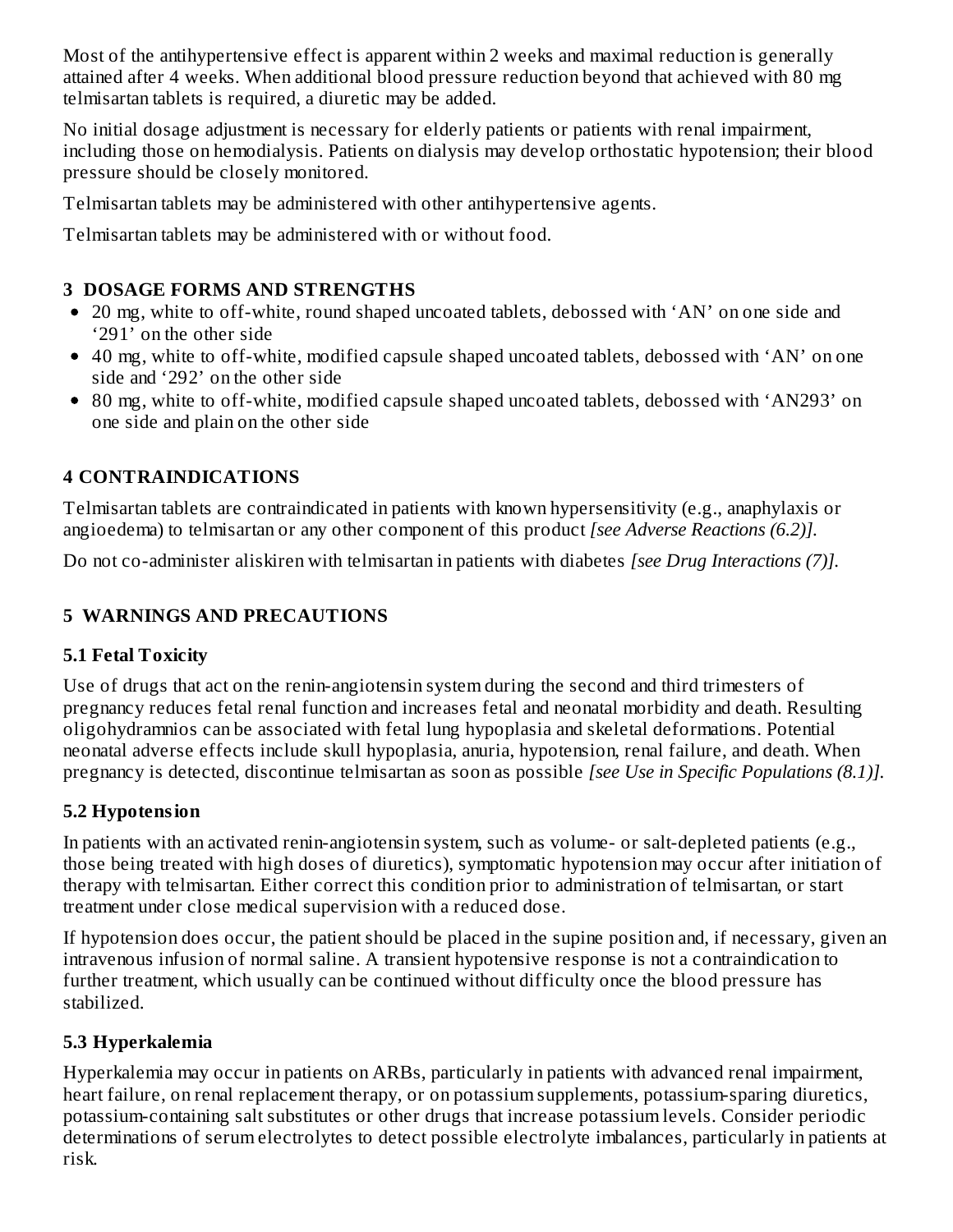#### **5.4 Impaired Hepatic Function**

As the majority of telmisartan is eliminated by biliary excretion, patients with biliary obstructive disorders or hepatic insufficiency can be expected to have reduced clearance. Initiate telmisartan at low doses and titrate slowly in these patients *[see Use in Specific Populations (8.6)* and *Clinical Pharmacology (12.3)].*

#### **5.5 Impaired Renal Function**

As a consequence of inhibiting the renin-angiotensin-aldosterone system, anticipate changes in renal function in susceptible individuals. In patients whose renal function may depend on the activity of the renin-angiotensin-aldosterone system (e.g., patients with severe congestive heart failure or renal dysfunction), treatment with angiotensin-converting enzyme (ACE) inhibitors and angiotensin receptor antagonists has been associated with oliguria and/or progressive azotemia and (rarely) with acute renal failure and/or death. Similar results have been reported with telmisartan *[see Clinical Pharmacology (12.3)].*

In studies of ACE inhibitors in patients with unilateral or bilateral renal artery stenosis, increases in serum creatinine or blood urea nitrogen were observed. There has been no long-term use of telmisartan in patients with unilateral or bilateral renal artery stenosis, but anticipate an effect similar to that seen with ACE inhibitors.

#### **5.6 Dual Blockade of the Renin-Angiotensin-Aldosterone System (RAS)**

Dual blockade of the RAS with angiotensin-receptor blockers, ACE inhibitors, or aliskiren is associated with increased risks of hypotension, hyperkalemia, and changes in renal function (including acute renal failure) compared to monotherapy.

Patients receiving the combination of telmisartan and ramipril ( *in ONTARGET trial that enrolled 25,620 patients ≥55 years old with atherosclerotic disease or diabetes with end-organ damage*) did not obtain any additional benefit compared to monotherapy, but experienced an increased incidence of renal dysfunction (e.g., acute renal failure) compared with groups receiving telmisartan alone or ramipril alone.

In most patients no benefit has been associated with using two RAS inhibitors concomitantly. In general, avoid combined use of RAS inhibitors. Closely monitor blood pressure, renal function, and electrolytes in patients on telmisartan and other agents that affect the RAS.

Do not co-administer aliskiren with telmisartan in patients with diabetes. Avoid concomitant use of aliskiren with telmisartan in patients with renal impairment (GFR  $\leq 60$  mL/min/1.73 m<sup>2</sup>).

## **6 ADVERSE REACTIONS**

The following adverse reaction is described elsewhere in labeling:

Renal dysfunction upon use with ramipril *[see Warnings and Precautions (5.6)]*

## **6.1 Clinical Trials Experience**

Because clinical studies are conducted under widely varying conditions, adverse reactions rates observed in the clinical studies of a drug cannot be directly compared to rates in the clinical studies of another drug and may not reflect the rates observed in practice.

#### *Hypertension*

Telmisartan has been evaluated for safety in more than 3,700 patients, including 1,900 treated for over 6 months and more than 1,300 for over one year. Adverse experiences have generally been mild and transient in nature and have infrequently required discontinuation of therapy.

In placebo-controlled trials involving 1,041 patients treated with various doses of telmisartan (20 mg to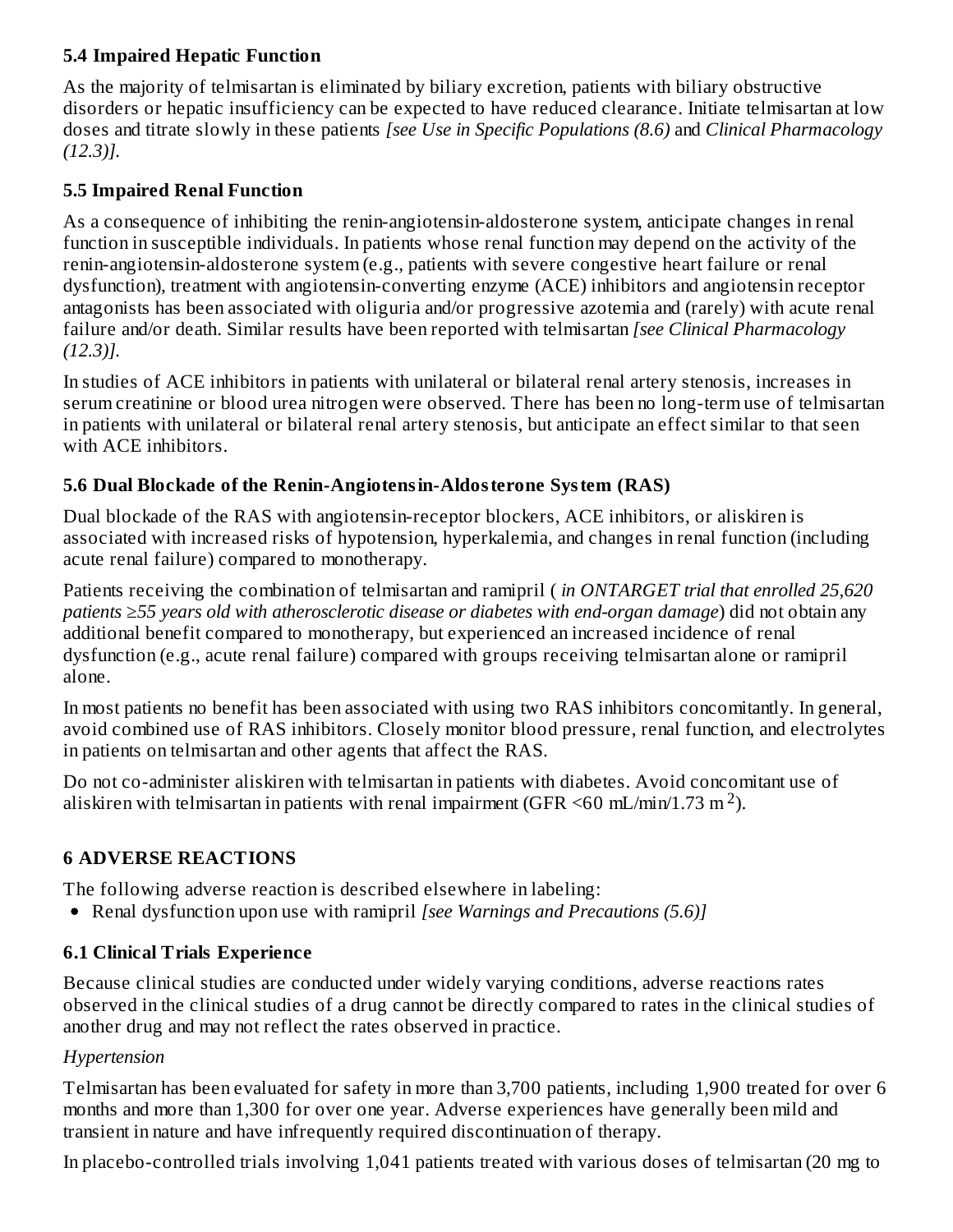160 mg) monotherapy for up to 12 weeks, the overall incidence of adverse events was similar to that in patients treated with placebo.

Adverse events occurring at an incidence of  $\geq$ 1% in patients treated with telmisartan and at a greater rate than in patients treated with placebo, irrespective of their causal association, are presented in Table 1.

| Table 1: | Adverse Events Occurring at an Incidence of $\geq 1\%$ in Patients Treated with |
|----------|---------------------------------------------------------------------------------|
|          | Telmisartan and at a Greater Rate Than Patients Treated with Placebo            |

|                                   | <b>Telmis</b> artan<br>$n=1,455$<br>$\frac{0}{0}$ | <b>Placebo</b><br>$n = 380$<br>$\frac{0}{0}$ |
|-----------------------------------|---------------------------------------------------|----------------------------------------------|
| Upper respiratory tract infection |                                                   |                                              |
| Back pain                         |                                                   |                                              |
| <b>Sinusitis</b>                  |                                                   |                                              |
| Diarrhea                          |                                                   |                                              |
| Pharyngitis                       |                                                   |                                              |

In addition to the adverse events in the table, the following events occurred at a rate of ≥1% but were at least as frequent in the placebo group: influenza-like symptoms, dyspepsia, myalgia, urinary tract infection, abdominal pain, headache, dizziness, pain, fatigue, coughing, hypertension, chest pain, nausea, and peripheral edema. Discontinuation of therapy because of adverse events was required in 2.8% of 1,455 patients treated with telmisartan tablets and 6.1% of 380 placebo patients in placebo-controlled clinical trials.

The incidence of adverse events was not dose-related and did not correlate with gender, age, or race of patients.

The incidence of cough occurring with telmisartan in 6 placebo-controlled trials was identical to that noted for placebo-treated patients (1.6%).

In addition to those listed above, adverse events that occurred in more than 0.3% of 3,500 patients treated with telmisartan monotherapy in controlled or open trials are listed below. It cannot be determined whether these events were causally related to telmisartan tablets:

*Autonomic Nervous System:* impotence, increased sweating, flushing; *Body as a Whole:* allergy, fever, leg pain, malaise; *Cardiovascular:* palpitation, dependent edema, angina pectoris, tachycardia, leg edema, abnormal ECG; *CNS:* insomnia, somnolence, migraine, vertigo, paresthesia, involuntary muscle contractions, hypoesthesia; *Gastrointestinal:* flatulence, constipation, gastritis, vomiting, dry mouth, hemorrhoids, gastroenteritis, enteritis, gastroesophageal reflux, toothache, non-specific gastrointestinal disorders; *Metabolic:* gout, hypercholesterolemia, diabetes mellitus; *Musculoskeletal:* arthritis, arthralgia, leg cramps; *Psychiatric:* anxiety, depression, nervousness; *Resistance Mechanism:* infection, fungal infection, abscess, otitis media; *Respiratory:* asthma, bronchitis, rhinitis, dyspnea, epistaxis; *Skin:* dermatitis, rash, eczema, pruritus; *Urinary:* micturition frequency, cystitis; *Vascular:* cerebrovascular disorder; and *Special Senses:* abnormal vision, conjunctivitis, tinnitus, earache.

During initial clinical studies, a single case of angioedema was reported (among a total of 3,781 patients treated).

## *Clinical Laboratory Findings*

In placebo-controlled clinical trials, clinically relevant changes in standard laboratory test parameters were rarely associated with administration of telmisartan tablets.

Hemoglobin: A greater than 2 g/dL decrease in hemoglobin was observed in 0.8% telmisartan patients compared with 0.3% placebo patients. No patients discontinued therapy because of anemia.

Creatinine: A 0.5 mg/dL rise or greater in creatinine was observed in 0.4% telmisartan patients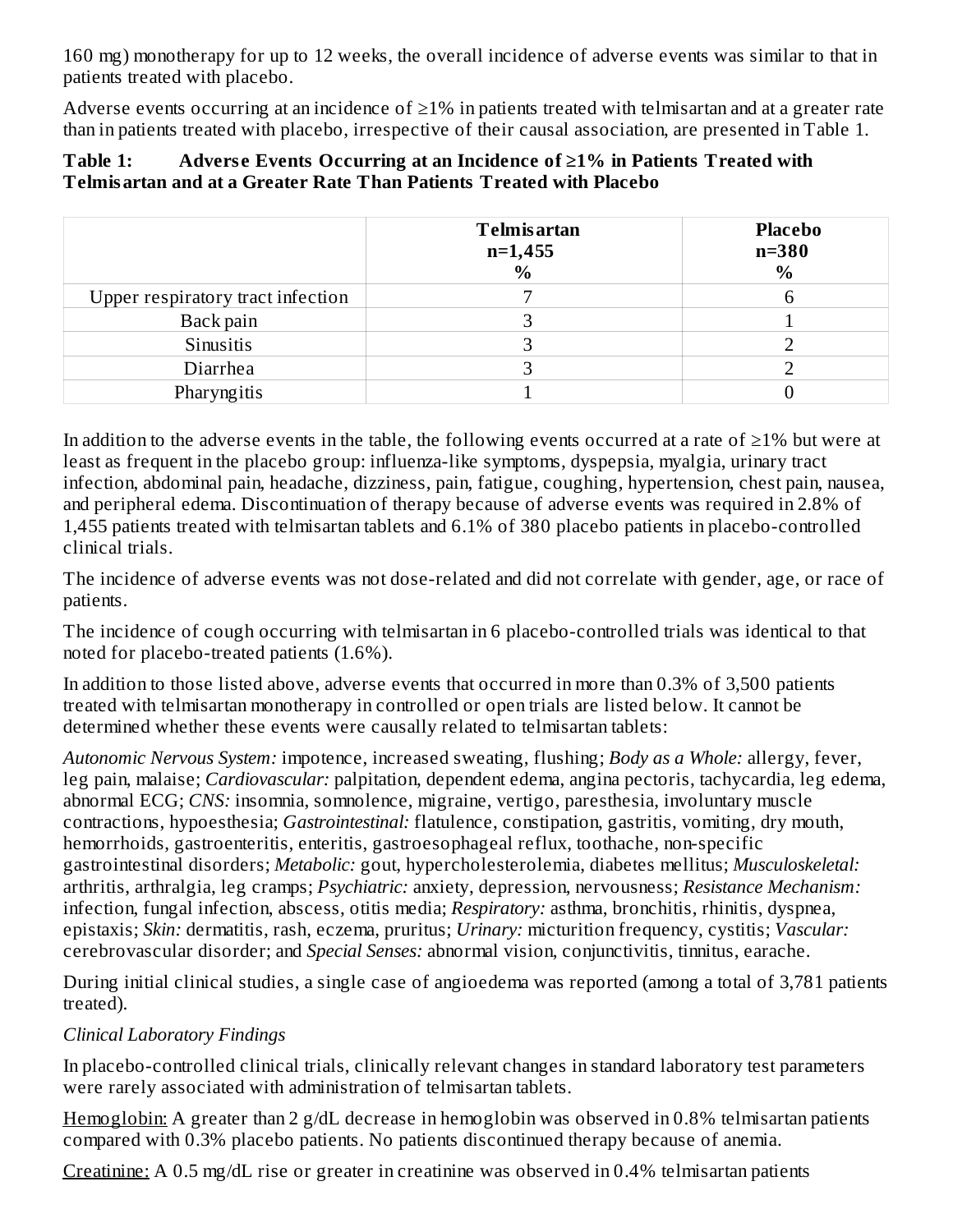compared with 0.3% placebo patients. One telmisartan-treated patient discontinued therapy because of increases in creatinine and blood urea nitrogen.

Liver Enzymes: Occasional elevations of liver chemistries occurred in patients treated with telmisartan; all marked elevations occurred at a higher frequency with placebo. No telmisartan-treated patients discontinued therapy because of abnormal hepatic function.

#### **6.2 Postmarketing Experience**

The following adverse reactions have been identified during post-approval use of telmisartan. Because these reactions are reported voluntarily from a population of uncertain size, it is not always possible to estimate reliably their frequency or establish a causal relationship to drug exposure. Decisions to include these reactions in labeling are typically based on one or more of the following factors: (1) seriousness of the reaction, (2) frequency of reporting, or (3) strength of causal connection to telmisartan.

The most frequent spontaneously reported events include: headache, dizziness, asthenia, coughing, nausea, fatigue, weakness, edema, face edema, lower limb edema, angioneurotic edema, urticaria, hypersensitivity, sweating increased, erythema, chest pain, atrial fibrillation, congestive heart failure, myocardial infarction, blood pressure increased, hypertension aggravated, hypotension (including postural hypotension), hyperkalemia, syncope, dyspepsia, diarrhea, pain, urinary tract infection, erectile dysfunction, back pain, abdominal pain, muscle cramps (including leg cramps), myalgia, bradycardia, eosinophilia, thrombocytopenia, uric acid increased, abnormal hepatic function/liver disorder, renal impairment including acute renal failure, anemia, increased CPK, anaphylactic reaction, tendon pain (including tendonitis, tenosynovitis), drug eruption (toxic skin eruption mostly reported as toxicoderma, rash, and urticaria), hypoglycemia (in diabetic patients), and angioedema (with fatal outcome).

Rare cases of rhabdomyolysis have been reported in patients receiving angiotensin II receptor blockers, including telmisartan.

## **7 DRUG INTERACTIONS**

*Aliskiren:* Do not co-administer aliskiren with telmisartan in patients with diabetes. Avoid use of aliskiren with telmisartan in patients with renal impairment (GFR <60 mL/min).

*Digoxin:* When telmisartan was co-administered with digoxin, median increases in digoxin peak plasma concentration (49%) and in trough concentration (20%) were observed. Therefore, monitor digoxin levels when initiating, adjusting, and discontinuing telmisartan for the purpose of keeping the digoxin level within the therapeutic range.

*Lithium:* Reversible increases in serum lithium concentrations and toxicity have been reported during concomitant administration of lithium with angiotensin II receptor antagonists including telmisartan. Therefore, monitor serum lithium levels during concomitant use.

*Non-Steroidal Anti-Inflammatory Agents including Selective Cyclooxygenase-2 Inhibitors (COX-2 Inhibitors*): In patients who are elderly, volume-depleted (including those on diuretic therapy), or with compromised renal function, co-administration of NSAIDs, including selective COX-2 inhibitors, with angiotensin II receptor antagonists, including telmisartan, may result in deterioration of renal function, including possible acute renal failure. These effects are usually reversible. Monitor renal function periodically in patients receiving telmisartan and NSAID therapy.

The antihypertensive effect of angiotensin II receptor antagonists, including telmisartan may be attenuated by NSAIDs including selective COX-2 inhibitors.

## **8 USE IN SPECIFIC POPULATIONS**

#### **8.1 Pregnancy**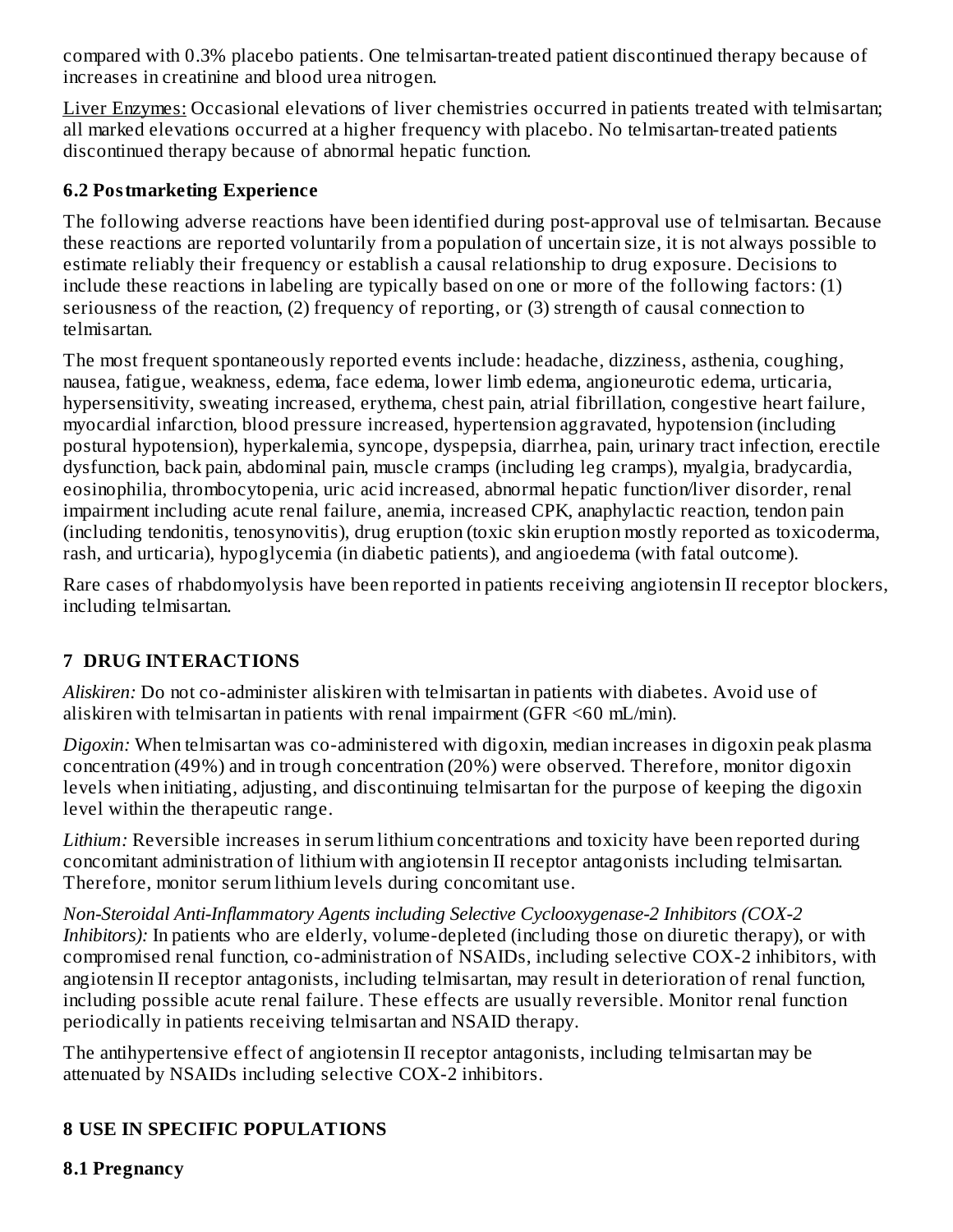#### Risk Summary

Telmisartan can cause fetal harm when administered to a pregnant woman. Use of drugs that act on the renin-angiotensin system during the second and third trimesters of pregnancy reduces fetal renal function and increases fetal and neonatal morbidity and death *(see Clinical Considerations)*. Most epidemiologic studies examining fetal abnormalities after exposure to antihypertensive use in the first trimester have not distinguished drugs affecting the renin-angiotensin system from other antihypertensive agents. Studies in rats and rabbits with telmisartan showed fetotoxicity only at maternally toxic doses *(see Data)*. When pregnancy is detected, discontinue telmisartan as soon as possible.

The estimated background risk of major birth defects and miscarriage for the indicated population is unknown. All pregnancies have a background risk of birth defect, loss, or other adverse outcomes. In the U.S. general population, the estimated background risk of major birth defects and miscarriage in clinically recognized pregnancies is 2% to 4% and 15% to 20%, respectively.

#### Clinical Considerations

#### *Disease-associated maternal and/or embryo/fetal risk*

Hypertension in pregnancy increases the maternal risk for pre-eclampsia, gestational diabetes, premature delivery, and delivery complications (e.g., need for cesarean section, and post-partum hemorrhage). Hypertension increases the fetal risk for intrauterine growth restriction and intrauterine death. Pregnant women with hypertension should be carefully monitored and managed accordingly.

#### *Fetal/Neonatal adverse reactions*

Use of drugs that act on the RAS in the second and third trimesters of pregnancy can result in the following: oligohydramnios, reduced fetal renal function leading to anuria and renal failure, fetal lung hypoplasia, skeletal deformations, including skull hypoplasia, hypotension, and death. In the unusual case that there is no appropriate alternative to therapy with drugs affecting the renin-angiotensin system for a particular patient, apprise the mother of the potential risk to the fetus.

In patients taking telmisartan during pregnancy, perform serial ultrasound examinations to assess the intra-amniotic environment. Fetal testing may be appropriate, based on the week of gestation. If oligohydramnios is observed, discontinue telmisartan, unless it is considered lifesaving for the mother. Patients and physicians should be aware, however, that oligohydramnios may not appear until after the fetus has sustained irreversible injury.

Closely observe infants with histories of *in utero* exposure to telmisartan for hypotension, oliguria, and hyperkalemia. If oliguria or hypotension occurs, support blood pressure and renal perfusion. Exchange transfusions or dialysis may be required as a means of reversing hypotension and/or substituting for disordered renal function *[see Use in Specific Populations (8.4)].*

Data

#### *Animal Data*

No teratogenic effects were observed when telmisartan was administered to pregnant rats at oral doses of up to 50 mg/kg/day and to pregnant rabbits at oral doses up to 45 mg/kg/day. In rabbits, embryolethality associated with maternal toxicity (reduced body weight gain and food consumption) was observed at 45 mg/kg/day [about 12 times the maximum recommended human dose (MRHD) of 80 mg on a mg/m<sup>2</sup> basis]. In rats, maternally toxic (reduction in body weight gain and food consumption) telmisartan doses of 15 mg/kg/day (about 1.9 times the MRHD on a mg/m<sup>2</sup> basis), administered during late gestation and lactation, were observed to produce adverse effects in neonates, including reduced viability, low birth weight, delayed maturation, and decreased weight gain. The no observed effect doses for developmental toxicity in rats and rabbits, 5 and 15 mg/kg/day, respectively, are about 0.64 and 3.7 times, on a mg/m<sup>2</sup> basis, the maximum recommended human dose of telmisartan (80 mg/day).

#### **8.2 Lactation**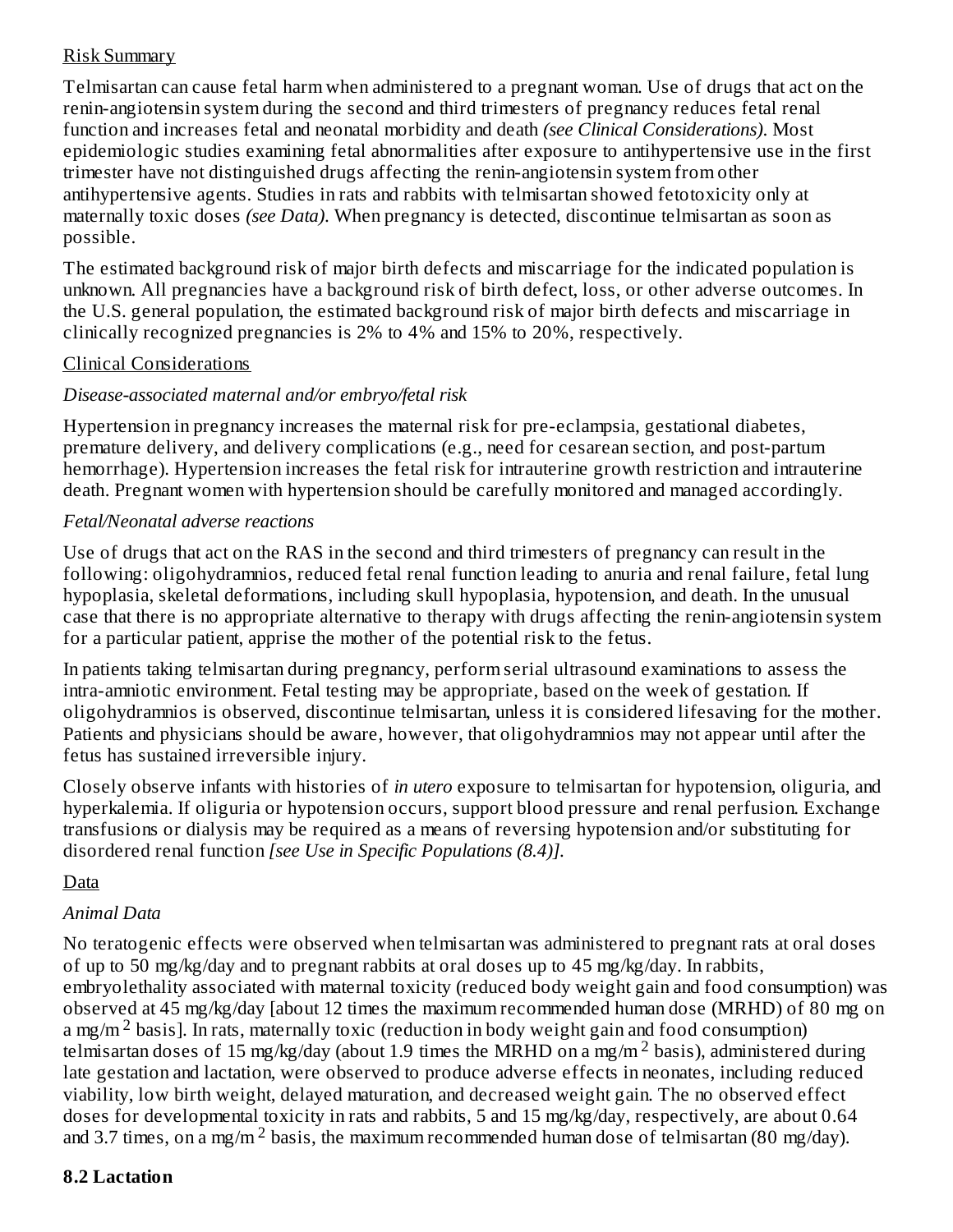#### Risk Summary

There is no information regarding the presence of telmisartan in human milk, the effects on the breastfed infant, or the effects on milk production. Telmisartan is present in the milk of lactating rats *(see Data).* Because of the potential for serious adverse reactions in the breastfed infant including hypotension, hyperkalemia and renal impairment, advise a nursing woman not to breastfeed during treatment with telmisartan.

Data

Telmisartan was present in the milk of lactating rats at concentrations 1.5 to 2 times those found in plasma from 4 to 8 hours after administration.

## **8.4 Pediatric Us e**

Safety and effectiveness in pediatric patients have not been established *[see Clinical Pharmacology ( 12.3)].*

Neonates with a history of *in utero* exposure to telmisartan:

If oliguria or hypotension occurs, support blood pressure and renal perfusion. Exchange transfusions or dialysis may be required as a means of reversing hypotension and/or substituting for disordered renal function.

## **8.5 Geriatric Us e**

Of the total number of patients receiving telmisartan in hypertension clinical studies, 551 (19%) were 65 to 74 years of age and 130 (4%) were 75 years or older. No overall differences in effectiveness and safety were observed in these patients compared to younger patients and other reported clinical experience has not identified differences in responses between the elderly and younger patients, but greater sensitivity of some older individuals cannot be ruled out.

## **8.6 Hepatic Insufficiency**

Monitor carefully and uptitrate slowly in patients with biliary obstructive disorders or hepatic insufficiency *[see Warnings and Precautions (5.4)].*

## **10 OVERDOSAGE**

Limited data are available with regard to overdosage in humans. The most likely manifestation of overdosage with telmisartan tablets would be hypotension, dizziness and tachycardia; bradycardia could occur from parasympathetic (vagal) stimulation. If symptomatic hypotension should occur, supportive treatment should be instituted. Telmisartan is not removed by hemodialysis.

# **11 DESCRIPTION**

Telmisartan is a non-peptide angiotensin II receptor (type  ${\rm AT}_{1}$ ) antagonist.

Telmisartan is chemically described as 4'-[(1,4'-dimethyl-2'-propyl [2,6'-bi-1H-benzimidazol]-1' yl)methyl]-[1,1'-biphenyl]-2-carboxylic acid. Its empirical formula is C  $_{33}{\rm H}$   $_{30}{\rm N}$   $_4{\rm O}$   $_2$ , its molecular weight is 514.63, and its structural formula is: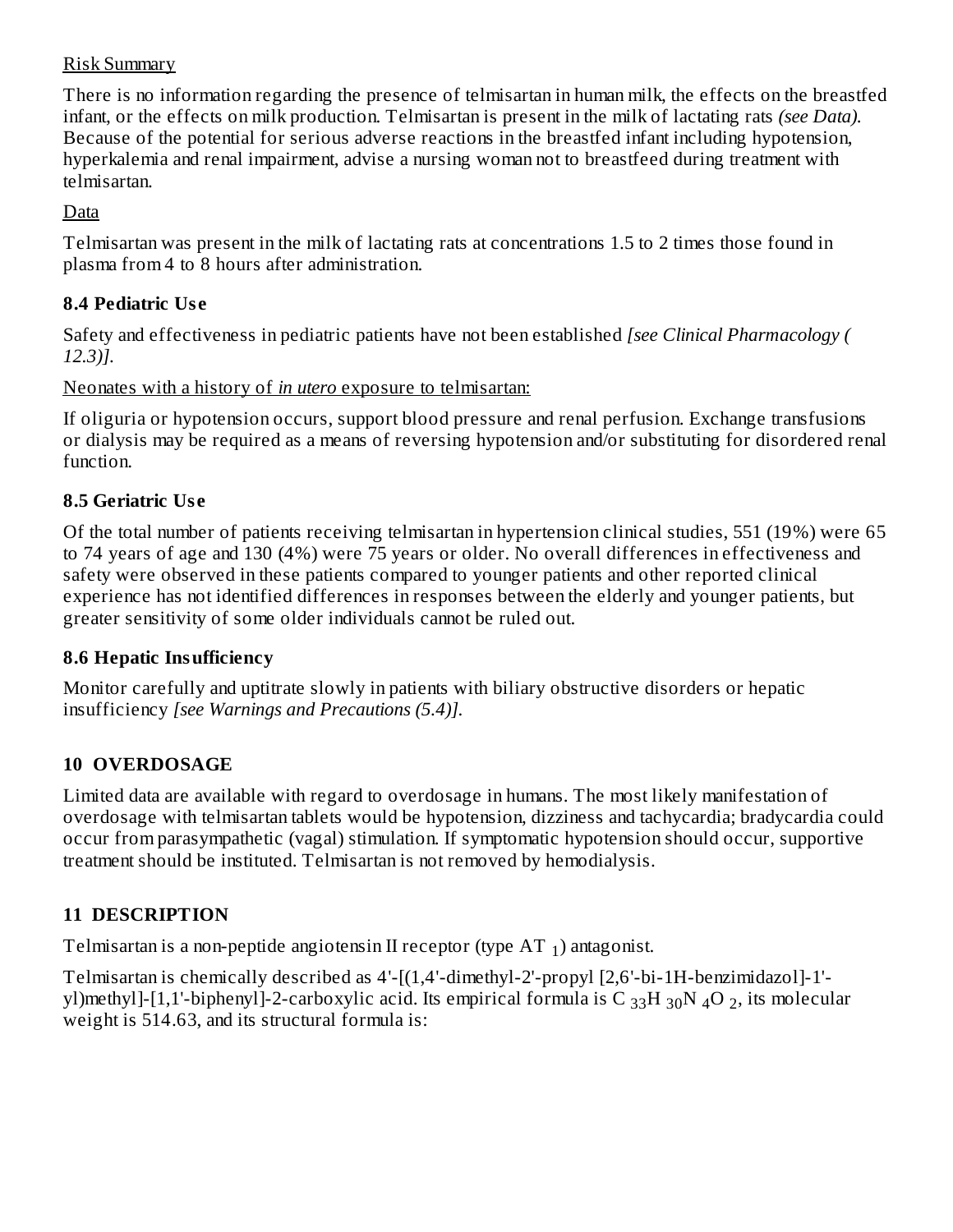

Telmisartan, USP is a white to slightly yellowish solid. It is practically insoluble in water and in the pH range of 3 to 9, sparingly soluble in strong acid (except insoluble in hydrochloric acid), and soluble in strong base.

Telmisartan, USP is available as tablets for oral administration, containing 20 mg, 40 mg or 80 mg of telmisartan, USP. The tablets contain the following inactive ingredients: magnesium stearate, mannitol, meglumine, povidone, sodium hydroxide and talc.

Telmisartan tablets, USP are hygroscopic and require protection from moisture.

# **12 CLINICAL PHARMACOLOGY**

#### **12.1 Mechanism of Action**

Angiotensin II is formed from angiotensin I in a reaction catalyzed by angiotensin-converting enzyme (ACE, kininase II). Angiotensin II is the principal pressor agent of the renin-angiotensin system, with effects that include vasoconstriction, stimulation of synthesis and release of aldosterone, cardiac stimulation, and renal reabsorption of sodium. Telmisartan blocks the vasoconstrictor and aldosteronesecreting effects of angiotensin II by selectively blocking the binding of angiotensin II to the AT  $_{\rm 1}$ receptor in many tissues, such as vascular smooth muscle and the adrenal gland. Its action is therefore independent of the pathways for angiotensin II synthesis.

There is also an AT  $_2$  receptor found in many tissues, but AT  $_2$  is not known to be associated with cardiovascular homeostasis. Telmisartan has much greater affinity (>3,000 fold) for the AT  $_{\rm 1}$  receptor than for the AT  $_2$  receptor.

Blockade of the renin-angiotensin system with ACE inhibitors, which inhibit the biosynthesis of angiotensin II from angiotensin I, is widely used in the treatment of hypertension. ACE inhibitors also inhibit the degradation of bradykinin, a reaction also catalyzed by ACE. Because telmisartan does not inhibit ACE (kininase II), it does not affect the response to bradykinin. Whether this difference has clinical relevance is not yet known. Telmisartan does not bind to or block other hormone receptors or ion channels known to be important in cardiovascular regulation.

Blockade of the angiotensin II receptor inhibits the negative regulatory feedback of angiotensin II on renin secretion, but the resulting increased plasma renin activity and angiotensin II circulating levels do not overcome the effect of telmisartan on blood pressure.

#### **12.2 Pharmacodynamics**

In normal volunteers, a dose of telmisartan 80 mg inhibited the pressor response to an intravenous infusion of angiotensin II by about 90% at peak plasma concentrations with approximately 40% inhibition persisting for 24 hours.

Plasma concentration of angiotensin II and plasma renin activity (PRA) increased in a dose-dependent manner after single administration of telmisartan to healthy subjects and repeated administration to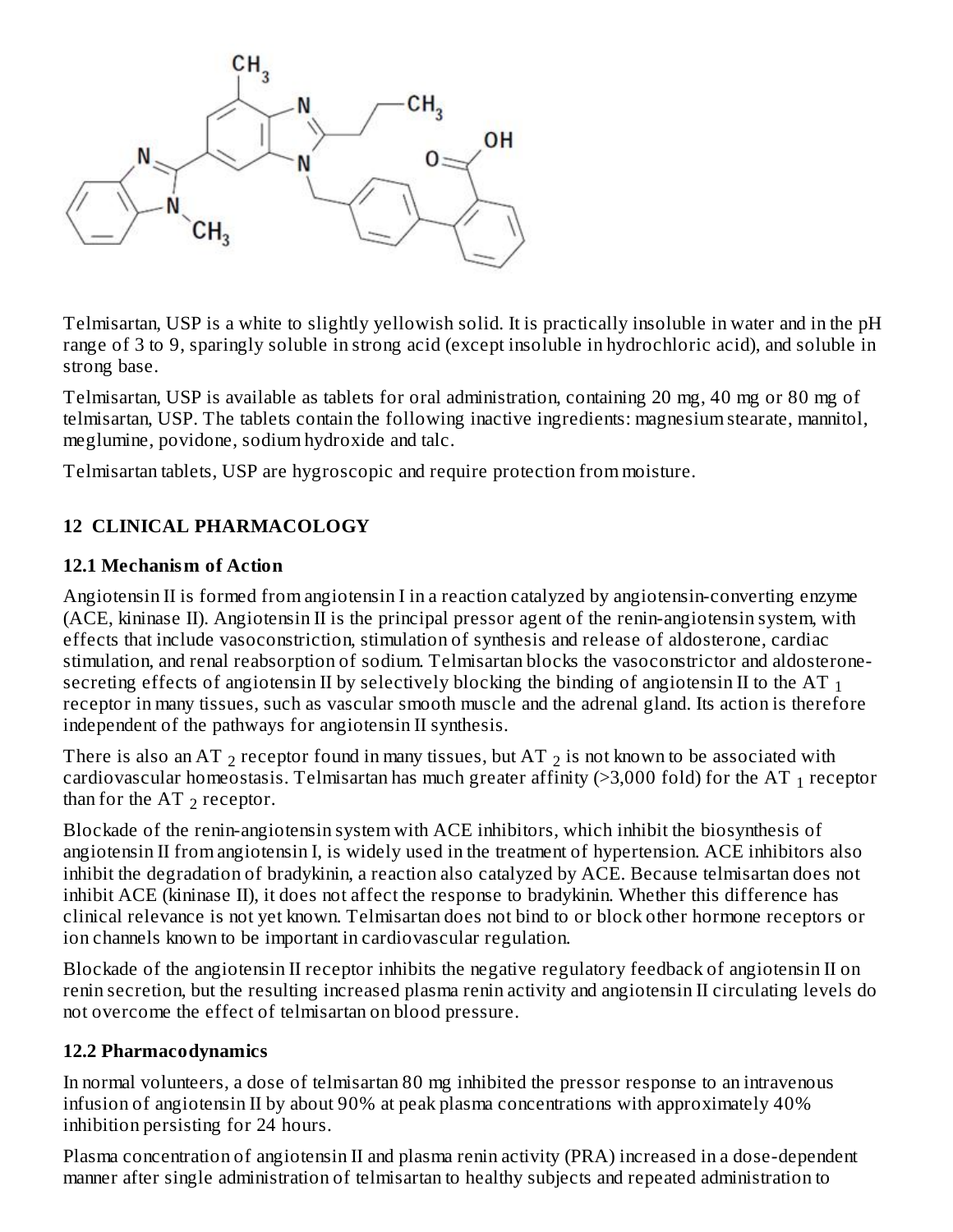hypertensive patients. The once-daily administration of up to 80 mg telmisartan to healthy subjects did not influence plasma aldosterone concentrations. In multiple dose studies with hypertensive patients, there were no clinically significant changes in electrolytes (serum potassium or sodium), or in metabolic function (including serum levels of cholesterol, triglycerides, HDL, LDL, glucose, or uric acid).

In 30 hypertensive patients with normal renal function treated for 8 weeks with telmisartan 80 mg or telmisartan 80 mg in combination with hydrochlorothiazide 12.5 mg, there were no clinically significant changes from baseline in renal blood flow, glomerular filtration rate, filtration fraction, renovascular resistance, or creatinine clearance.

#### **12.3 Pharmacokinetics**

## *Absorption:*

Following oral administration, peak concentrations (C  $_{\rm max}$ ) of telmisartan are reached in 0.5 to 1 hour after dosing. Food slightly reduces the bioavailability of telmisartan, with a reduction in the area under the plasma concentration-time curve (AUC) of about 6% with the 40 mg tablet and about 20% after a 160 mg dose. The absolute bioavailability of telmisartan is dose dependent. At 40 and 160 mg the bioavailability was 42% and 58%, respectively. The pharmacokinetics of orally administered telmisartan are nonlinear over the dose range 20 mg to 160 mg, with greater than proportional increases of plasma concentrations (C  $_{\rm max}$  and AUC) with increasing doses. Telmisartan shows bi-exponential decay kinetics with a terminal elimination half-life of approximately 24 hours. Trough plasma concentrations of telmisartan with once daily dosing are about 10% to 25% of peak plasma concentrations. Telmisartan has an accumulation index in plasma of 1.5 to 2.0 upon repeated once daily dosing.

## *Distribution*

Telmisartan is highly bound to plasma proteins (>99.5%), mainly albumin and  $\alpha_1$  - acid glycoprotein. Plasma protein binding is constant over the concentration range achieved with recommended doses. The volume of distribution for telmisartan is approximately 500 liters indicating additional tissue binding.

# *Metabolism and Elimination*

Following either intravenous or oral administration of  $\rm ^{14}C$ -labeled telmisartan, most of the administered dose (>97%) was eliminated unchanged in feces via biliary excretion; only minute amounts were found in the urine (0.91% and 0.49% of total radioactivity, respectively).

Telmisartan is metabolized by conjugation to form a pharmacologically inactive acyl glucuronide; the glucuronide of the parent compound is the only metabolite that has been identified in human plasma and urine. After a single dose, the glucuronide represents approximately 11% of the measured radioactivity in plasma. The cytochrome P450 isoenzymes are not involved in the metabolism of telmisartan.

Total plasma clearance of telmisartan is >800 mL/min. Terminal half-life and total clearance appear to be independent of dose.

## *Specific Populations*

## Renal Insufficiency

No dosage adjustment is necessary in patients with decreased renal function. Telmisartan is not removed from blood by hemofiltration *[see Warnings and Precautions (5.5)* and *Dosage and Administration (2.1)].*

## Hepatic Insufficiency

In patients with hepatic insufficiency, plasma concentrations of telmisartan are increased, and absolute bioavailability approaches 100% *[see Warnings and Precautions (5.4)* and *Use in Specific Populations (8.6)].*

## Gender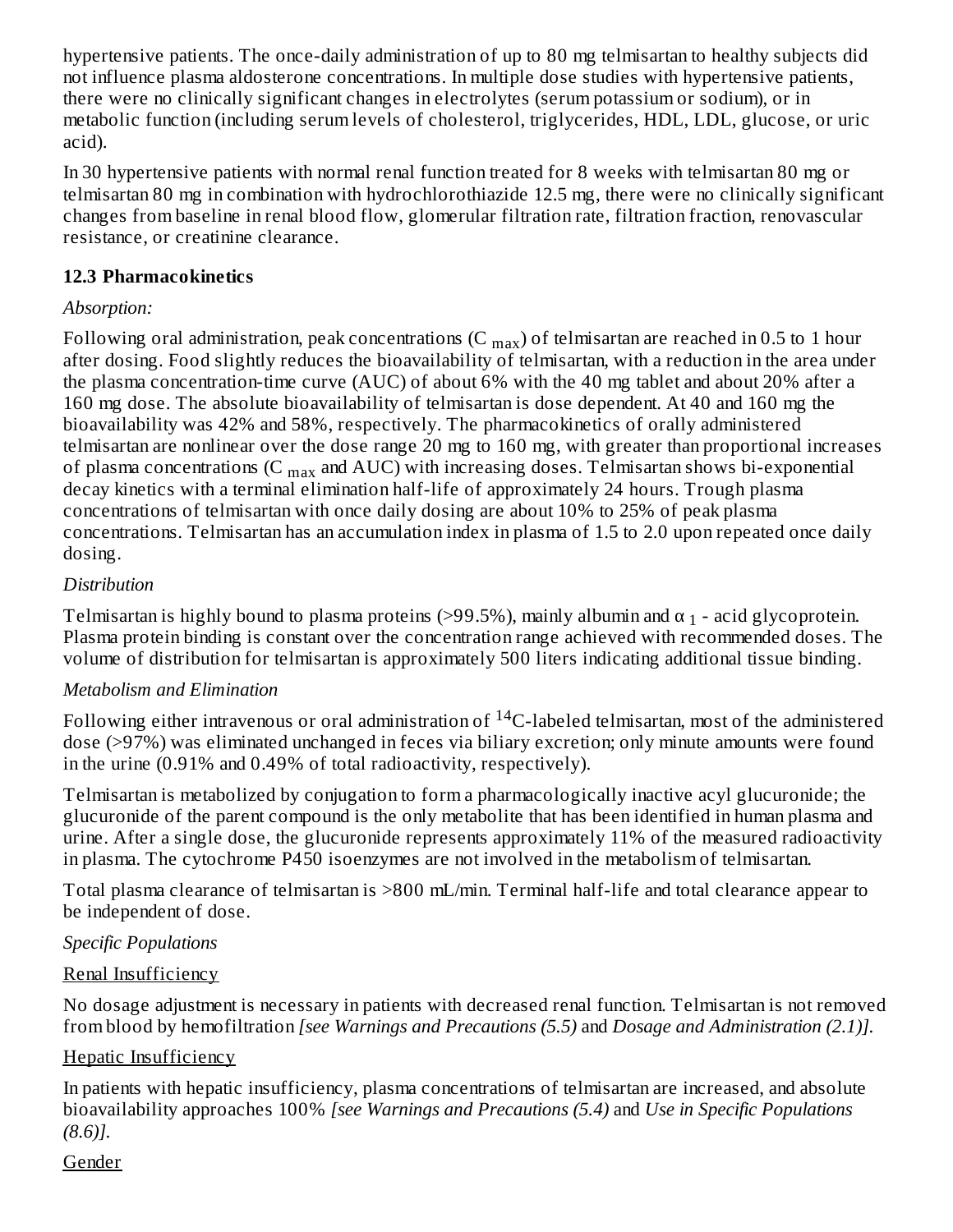Plasma concentrations of telmisartan are generally 2 to 3 times higher in females than in males. In clinical trials, however, no significant increases in blood pressure response or in the incidence of orthostatic hypotension were found in women. No dosage adjustment is necessary.

#### Geriatric Patients

The pharmacokinetics of telmisartan do not differ between the elderly and those younger than 65 years *[see Dosage and Administration (2.1)].*

#### Pediatric Patients

Telmisartan pharmacokinetics have not been investigated in patients <18 years of age.

#### Drug Interaction Studies

## *Telmisartan*

*Ramipril and Ramiprilat:* Co-administration of telmisartan 80 mg once daily and ramipril 10 mg once daily to healthy subjects increases steady-state C  $_{\rm max}$  and AUC of ramipril 2.3- and 2.1-fold, respectively, and C  $_{\rm max}$  and AUC of ramiprilat 2.4- and 1.5-fold, respectively. In contrast, C  $_{\rm max}$  and AUC of telmisartan decrease by 31% and 16%, respectively. When co-administering telmisartan and ramipril, the response may be greater because of the possibly additive pharmacodynamic effects of the combined drugs, and also because of the increased exposure to ramipril and ramiprilat in the presence of telmisartan.

*Other Drugs:* Co-administration of telmisartan did not result in a clinically significant interaction with acetaminophen, amlodipine, glyburide, simvastatin, hydrochlorothiazide, warfarin, or ibuprofen. Telmisartan is not metabolized by the cytochrome P450 system and had no effects *in vitro* on cytochrome P450 enzymes, except for some inhibition of CYP2C19. Telmisartan is not expected to interact with drugs that inhibit cytochrome P450 enzymes; it is also not expected to interact with drugs metabolized by cytochrome P450 enzymes, except for possible inhibition of the metabolism of drugs metabolized by CYP2C19.

# **13 NONCLINICAL TOXICOLOGY**

# **13.1 Carcinogenesis, Mutagenesis, Impairment of Fertility**

There was no evidence of carcinogenicity when telmisartan was administered in the diet to mice and rats for up to 2 years. The highest doses administered to mice (1,000 mg/kg/day) and rats (100 mg/kg/day) are, on a mg/m<sup>2</sup> basis, about 59 and 13 times, respectively, the maximum recommended human dose (MRHD) of telmisartan. These same doses have been shown to provide average systemic exposures to telmisartan >100 times and >25 times, respectively, the systemic exposure in humans receiving the MRHD (80 mg/day).

Genotoxicity assays did not reveal any telmisartan-related effects at either the gene or chromosome level. These assays included bacterial mutagenicity tests with *Salmonella* and *E. coli* (Ames), a gene mutation test with Chinese hamster V79 cells, a cytogenetic test with human lymphocytes, and a mouse micronucleus test.

No drug-related effects on the reproductive performance of male and female rats were noted at 100 mg/kg/day (the highest dose administered), about 13 times, on a mg/m  $^2$  basis, the MRHD of telmisartan. This dose in the rat resulted in an average systemic exposure (telmisartan AUC as determined on day 6 of pregnancy) at least 50 times the average systemic exposure in humans at the MRHD (80 mg/day).

# **14 CLINICAL STUDIES**

## **14.1 Hypertension**

The antihypertensive effects of telmisartan have been demonstrated in six principal placebo-controlled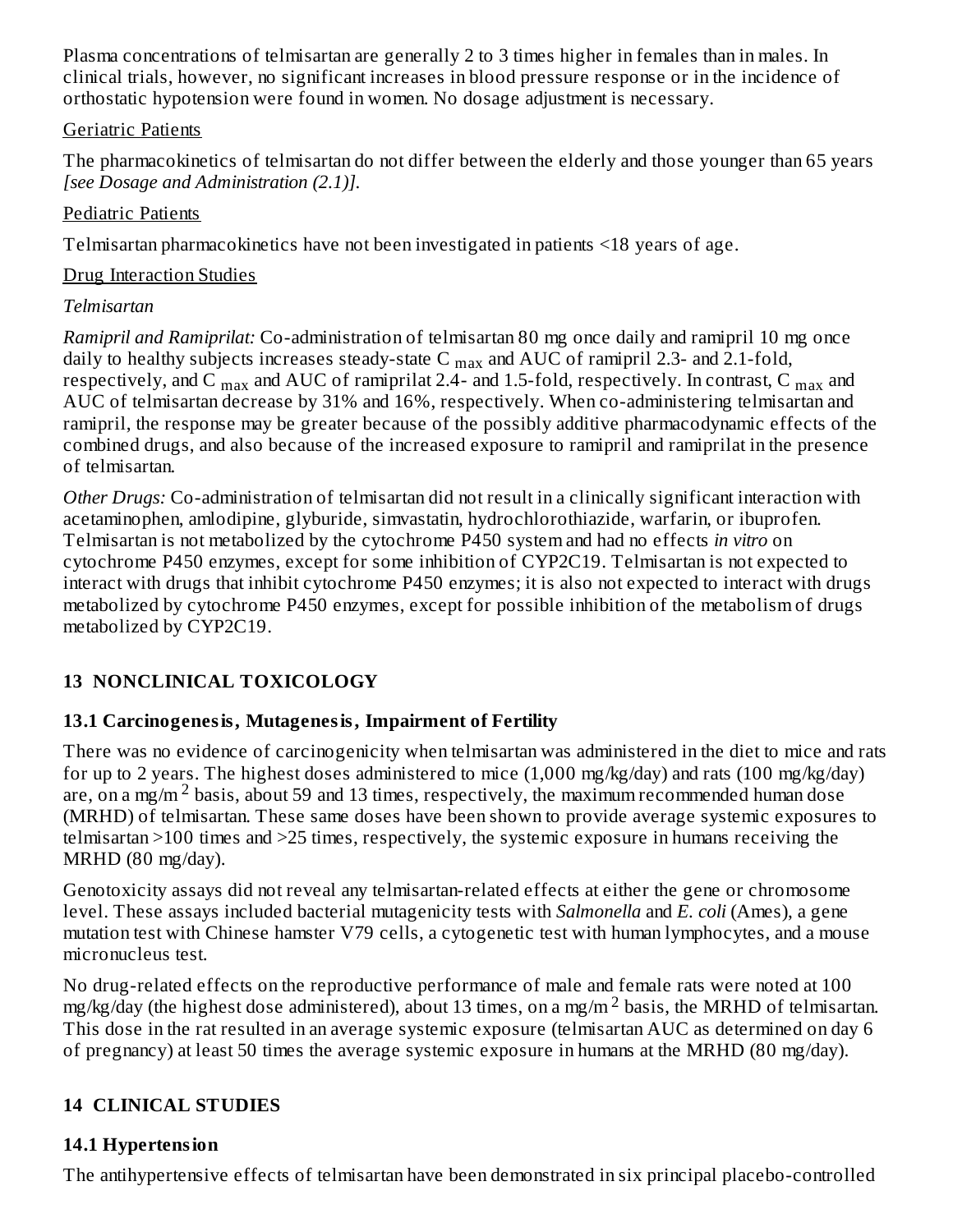clinical trials, studying a range of 20 mg to 160 mg; one of these examined the antihypertensive effects of telmisartan and hydrochlorothiazide in combination. The studies involved a total of 1,773 patients with mild to moderate hypertension (diastolic blood pressure of 95 to 114 mmHg), 1,031 of whom were treated with telmisartan. Following once daily administration of telmisartan, the magnitude of blood pressure reduction from baseline after placebo subtraction was approximately (SBP/DBP) 6 to 8/6 mmHg for 20 mg, 9 to 13/6 to 8 mmHg for 40 mg, and 12 to 13/7 to 8 mmHg for 80 mg. Larger doses (up to 160 mg) did not appear to cause a further decrease in blood pressure.

Upon initiation of antihypertensive treatment with telmisartan, blood pressure was reduced after the first dose, with a maximal reduction by about 4 weeks. With cessation of treatment with telmisartan tablets, blood pressure gradually returned to baseline values over a period of several days to one week. During long-term studies (without placebo control) the effect of telmisartan appeared to be maintained for up to at least one year. The antihypertensive effect of telmisartan is not influenced by patient age, gender, weight, or body mass index. Blood pressure response in black patients (usually a low-renin population) is noticeably less than that in Caucasian patients. This has been true for most, but not all, angiotensin II antagonists and ACE inhibitors.

In a controlled study, the addition of telmisartan to hydrochlorothiazide produced an additional doserelated reduction in blood pressure that was similar in magnitude to the reduction achieved with telmisartan monotherapy. Hydrochlorothiazide also had an added blood pressure effect when added to telmisartan.

The onset of antihypertensive activity occurs within 3 hours after administration of a single oral dose. At doses of 20 mg, 40 mg, and 80 mg, the antihypertensive effect of once daily administration of telmisartan is maintained for the full 24-hour dose interval. With automated ambulatory blood pressure monitoring and conventional blood pressure measurements, the 24-hour trough-to-peak ratio for 40 mg to 80 mg doses of telmisartan was 70% to 100% for both systolic and diastolic blood pressure. The incidence of symptomatic orthostasis after the first dose in all controlled trials was low (0.04%).

There were no changes in the heart rate of patients treated with telmisartan in controlled trials.

There are no trials of telmisartan demonstrating reductions in cardiovascular risk in patients with hypertension, but at least one pharmacologically similar drug has demonstrated such benefits.

#### **16 HOW SUPPLIED/STORAGE AND HANDLING**

Telmisartan tablets USP, **20 mg,** are supplied as white to off-white, round shaped uncoated tablets, debossed with 'AN' on one side and '291' on the other side.

They are available as follows:

Bottles of 30: NDC 42291-790-30

Telmisartan tablets USP, **40 mg,** are supplied as white to off-white, modified capsule shaped uncoated tablets, debossed with 'AN' on one side and '292' on the other side.

They are available as follows:

Bottles of 30: NDC 42291-791-30

Telmisartan tablets USP, **80 mg,** are supplied as white to off-white, modified capsule shaped uncoated tablets, debossed with 'AN293' on one side and plain on the other side.

They are available as follows:

Bottles of 30: NDC 42291-792-30

*Storage*

**Store at 20° to 25°C (68° to 77°F); excursions permitted between 15° to 30°C (59° to 86°F)** [see USP Controlled Room Temperature]. Tablets should not be removed from bottles until immediately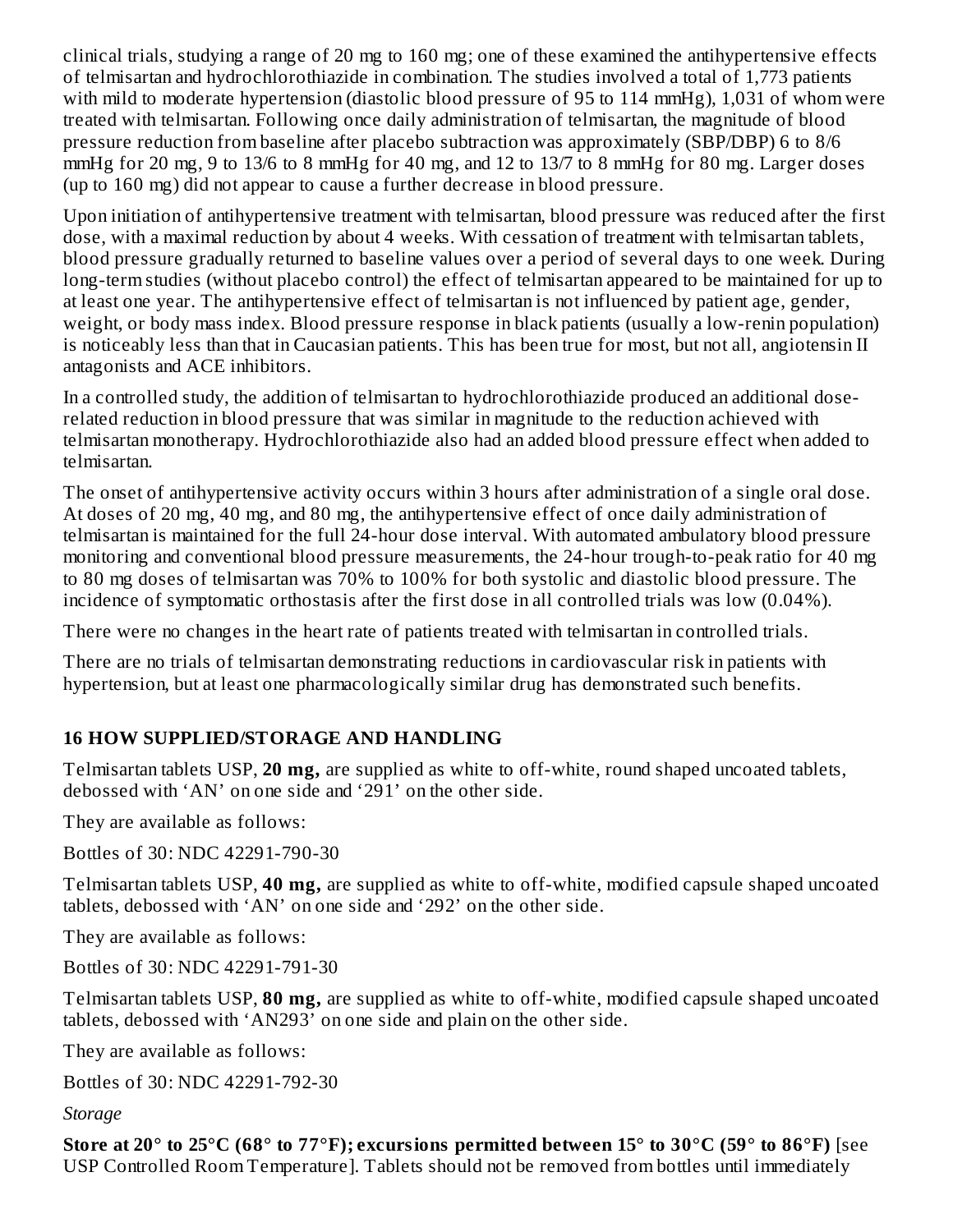## **17 PATIENT COUNSELING INFORMATION**

Advise the patient to read the FDA-approved patient labeling (Patient Information)

#### *Pregnancy*

Advise female patients of childbearing age about the consequences of exposure to telmisartan during pregnancy. Discuss treatment options with women planning to become pregnant. Tell patients to report pregnancies to their physicians as soon as possible *[see Warnings and Precautions (5.1)* and *Use in Specific Populations (8.1)].*

#### *Lactation*

Advise nursing women not to breastfeed during treatment with telmisartan *[see Use in Specific Populations (8.2)].*

#### *Symptomatic Hypotension and Syncope*

Advise patients that lightheadedness can occur, especially during the first days of therapy, and to report it to their healthcare provider. Inform patients that inadequate fluid intake, excessive perspiration, diarrhea, or vomiting can lead to an excessive fall in blood pressure, with the same consequences of lightheadedness and possible syncope. Advise patients to contact their healthcare provider if syncope occurs *[see Warnings and Precautions (5.2)].*

#### *Potassium Supplements*

Advise patients not to use potassium supplements or salt substitutes that contain potassium without consulting the prescribing healthcare provider *[ see Warnings and Precautions (5.3)].*

Manufactured for: AvKARE, Inc. Pulaski, TN 38478

Manufactured by: Amneal Pharmaceuticals of New York LLC Brookhaven, NY 11719

Mfg. Rev. 10-2019-02 AV 10/19

## **Patient Information**

## **Telmisartan (tel" mi sar' tan) Tablets, USP**

Read this Patient Information before you start taking telmisartan tablets and each time you get a refill. There may be new information. This information does not take the place of talking to your doctor about your medical condition or your treatment.

## **What is the most important information I should know about telmisartan tablets?**

Telmisartan tablets can cause harm or death to an unborn baby. Talk to your doctor about other ways to lower your blood pressure if you plan to become pregnant. If you get pregnant while taking telmisartan tablets, tell your doctor right away.

## **What are telmisartan tablets?**

Telmisartan tablets are a prescription medicine used:

• to treat high blood pressure (hypertension)

It is not known if telmisartan tablets are safe and effective in children.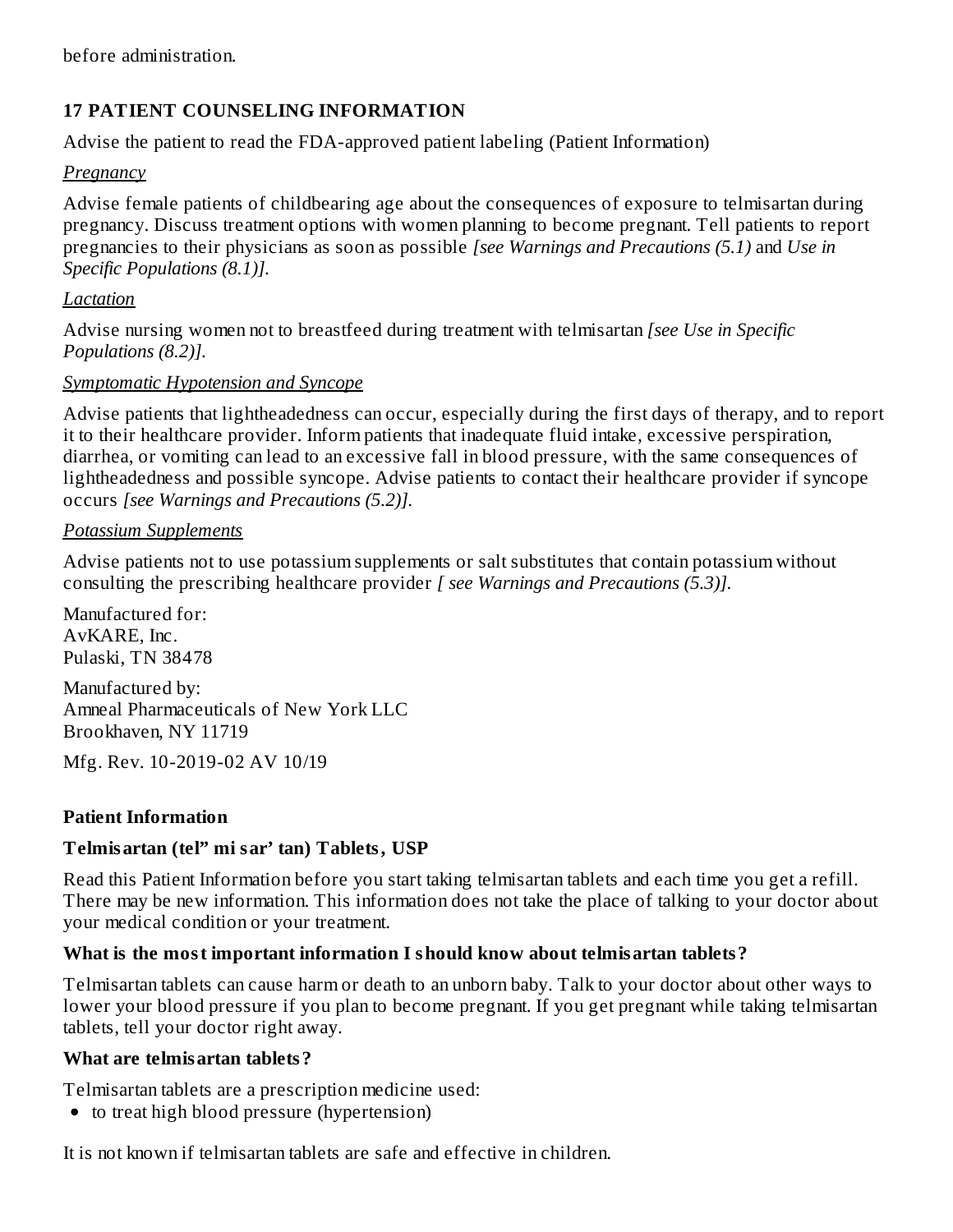#### **Who should not take telmisartan tablets?**

You should not take telmisartan tablets if you are allergic (hypersensitive) to the active ingredient (telmisartan) or any of the other ingredients listed at the end of this leaflet.

For patients with diabetes, if you are taking telmisartan tablets you should not take aliskiren.

#### **What should I tell my doctor before taking telmisartan tablets?**

Before you take telmisartan tablets, tell your doctor if you:

- are pregnant or are planning to become pregnant. See **"What is the most important information I should know about telmisartan tablets?"**
- are breast-feeding or plan to breast-feed. It is not known if telmisartan passes into your breast milk. You and your doctor should decide if you will take telmisartan tablets or breast-feed. You should not do both. Talk with your doctor about the best way to feed your baby if you take telmisartan tablets
- have liver problems
- have kidney problems
- have heart problems
- have any other medical conditions

**Tell your doctor about all the medicines you take,** including prescription and non-prescription medicines, vitamins, and herbal supplements.

For patients with diabetes, if you are taking telmisartan tablets you should not take aliskiren.

Telmisartan tablets may affect the way other medicines work, and other medicines may affect how telmisartan tablets works. Especially tell your doctor if you take:

- aliskiren
- digoxin (Lanoxin ®)
- lithium (Lithobid  $^{\circledR}$ , lithium carbonate, lithium citrate)
- aspirin or other non-steroidal anti-inflammatory drugs (NSAIDs)
- other medicines used to treat your high blood pressure or heart problem
- water pills (diuretic)

Know the medicines you take. Keep a list of them and show it to your doctor or pharmacist when you get a new medicine.

## **How should I take telmisartan tablets?**

- Take telmisartan tablets exactly as your doctor tells you to take it.
- Your doctor will tell you how much telmisartan tablets to take and when to take it.
- Do not change your dose unless your doctor tells you to.
- Take telmisartan tablets one time each day at the same time.
- Take telmisartan tablets with or without food.
- If you miss a dose, take it as soon as you remember. If it is close to your next dose, do not take the missed dose. Take the next dose at your regular time.
- If you take too much telmisartan tablets, call your doctor, or go to the nearest hospital emergency room right away.

## **What are the possible side effects of telmisartan tablets?**

**Telmisartan tablets may caus e s erious side effects, including:**

- **Injury or death to your unborn baby.** See **"What is the most important information I should know about telmisartan tablets?"**
- **Low blood pressure (hypotension)** is most likely to happen if you also: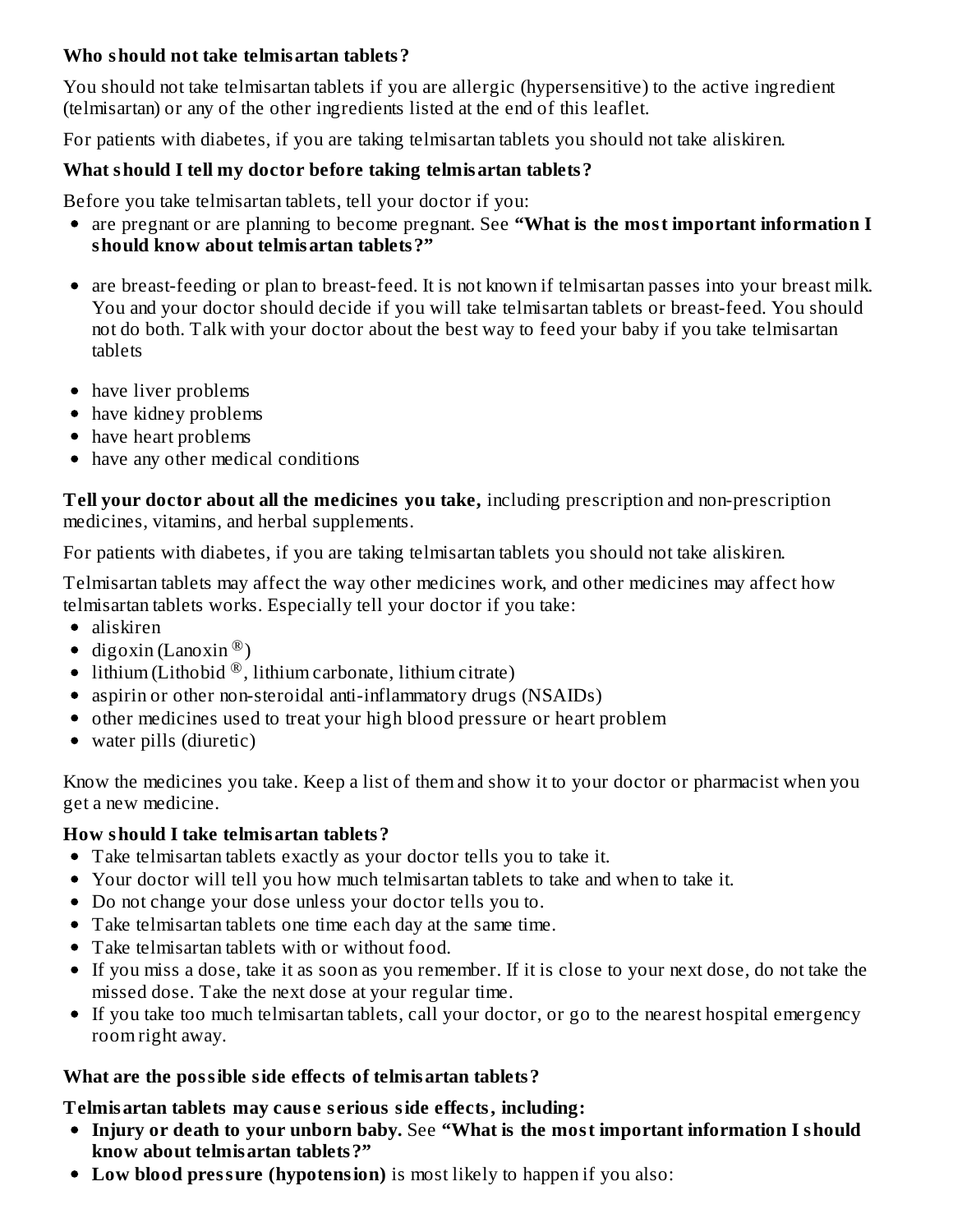- take water pills (diuretics)
- are on a low-salt diet
- get dialysis treatments
- have heart problems
- get sick with vomiting or diarrhea

## **If you feel faint or dizzy, lie down and call your doctor right away.**

- **Kidney problems,** which may get worse if you already have kidney disease. You may have changes in your kidney test results, and you may need a lower dose of telmisartan tablets. Call your doctor if you get:
- swelling in your feet, ankles, or hands
- unexplained weight gain

# **Call your doctor right away if you get any of the symptoms listed above.**

**High potassium in the blood (hyperkalemia).** Your doctor may check your potassium levels as needed.

Rare, serious allergic reactions may happen. Tell your doctor right away if you get any of these symptoms:

- swelling of the face, tongue, throat
- difficulty breathing
- $\bullet$  skin rash

# **The most common side effects of telmisartan tablets include:**

- sinus pain and congestion (sinusitis)
- back pain
- diarrhea

These are not all the possible side effects with telmisartan tablets. Tell your doctor if you have any side effect that bothers you or that does not go away. Call your doctor for medical advice about side effects. You may report side effects to FDA at 1-800-FDA-1088.

# **How should I store telmisartan tablets?**

- Store telmisartan tablets at room temperature between 68° to 77°F (20° to 25°C).
- Do not remove telmisartan tablets from bottles until right before you take them.

# **Keep telmisartan tablets and all medicines out of the reach of children.**

# **General information about telmisartan tablets**

Medicines are sometimes prescribed for purposes other than those listed in a Patient Information leaflet. Do not use telmisartan tablets for a condition for which it was not prescribed. Do not give telmisartan tablets to other people, even if they have the same condition you have. It may harm them.

This Patient Information leaflet summarizes the most important information about telmisartan tablets. If you would like more information, talk with your doctor. You can ask your pharmacist or doctor for information about telmisartan tablets that is written for health professionals.

For more information, call AvKARE, Inc. at 1-855-361-3993.

# **What are the ingredients in telmisartan tablets?**

**Active Ingredient:** telmisartan, USP

**Inactive Ingredients:** magnesium stearate, mannitol, meglumine, povidone, sodium hydroxide and talc.

# **What is High Blood Pressure (Hypertension)?**

Blood pressure is the force in your blood vessels when your heart beats and when your heart rests. You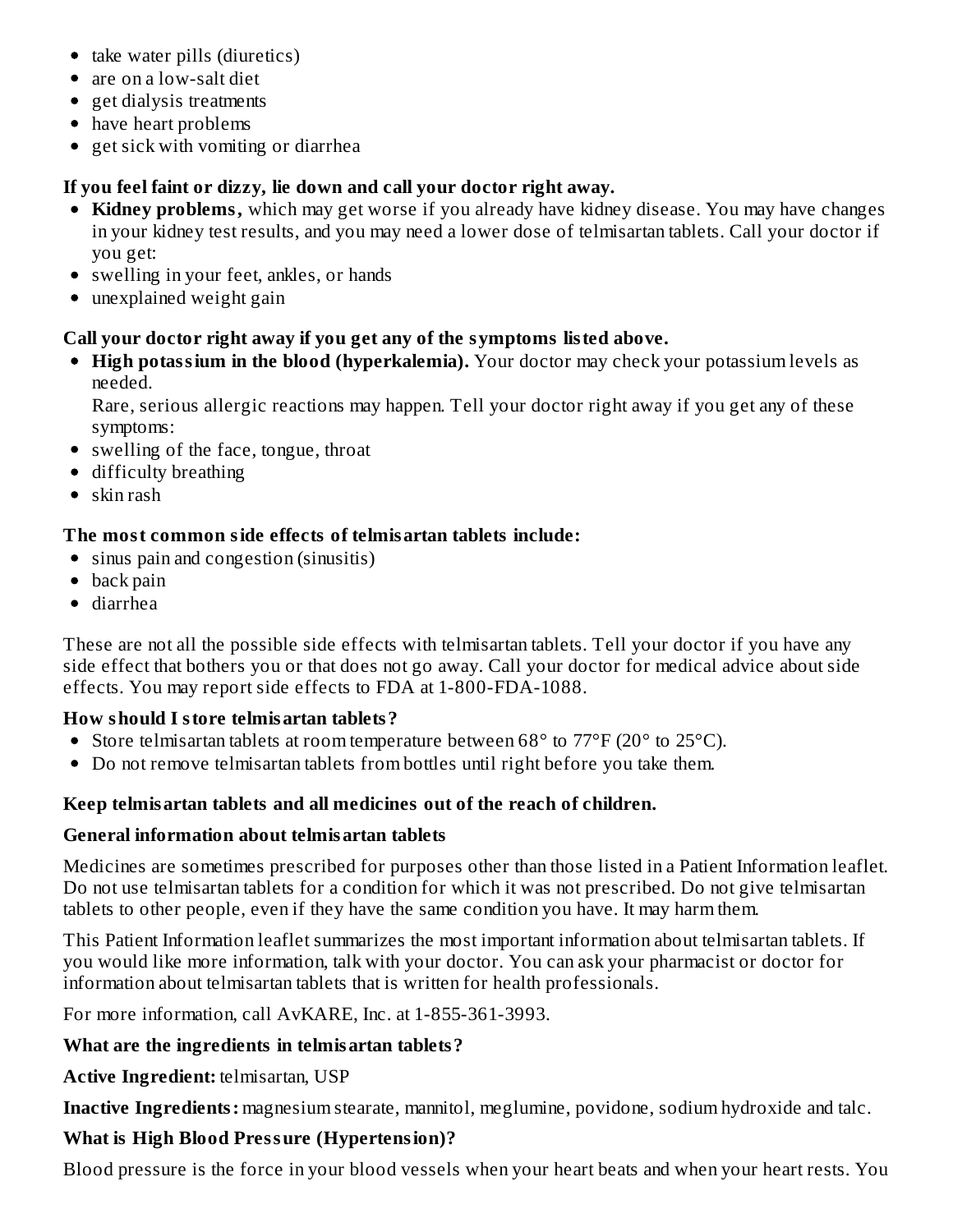have high blood pressure when the force is too much. Telmisartan tablets can help your blood vessels relax so your blood pressure is lower. Medicines that lower your blood pressure lower your chance of having a stroke or heart attack.

High blood pressure makes the heart work harder to pump blood throughout the body and causes damage to the blood vessels. If high blood pressure is not treated, it can lead to stroke, heart attack, heart failure, kidney failure, and vision problems.

This Patient Information has been approved by the U.S. Food and Drug Administration.

Trademarks are the property of their respective owners.

Manufactured for: AvKARE, Inc. Pulaski, TN 38478

Manufactured by: Amneal Pharmaceuticals of New York LLC Brookhaven, NY 11719

Mfg. Rev. 01-2019-01 AV 01/19

#### **PACKAGE LABEL.PRINCIPAL DISPLAY PANEL**



#### **TELMISARTAN** telmisartan tablet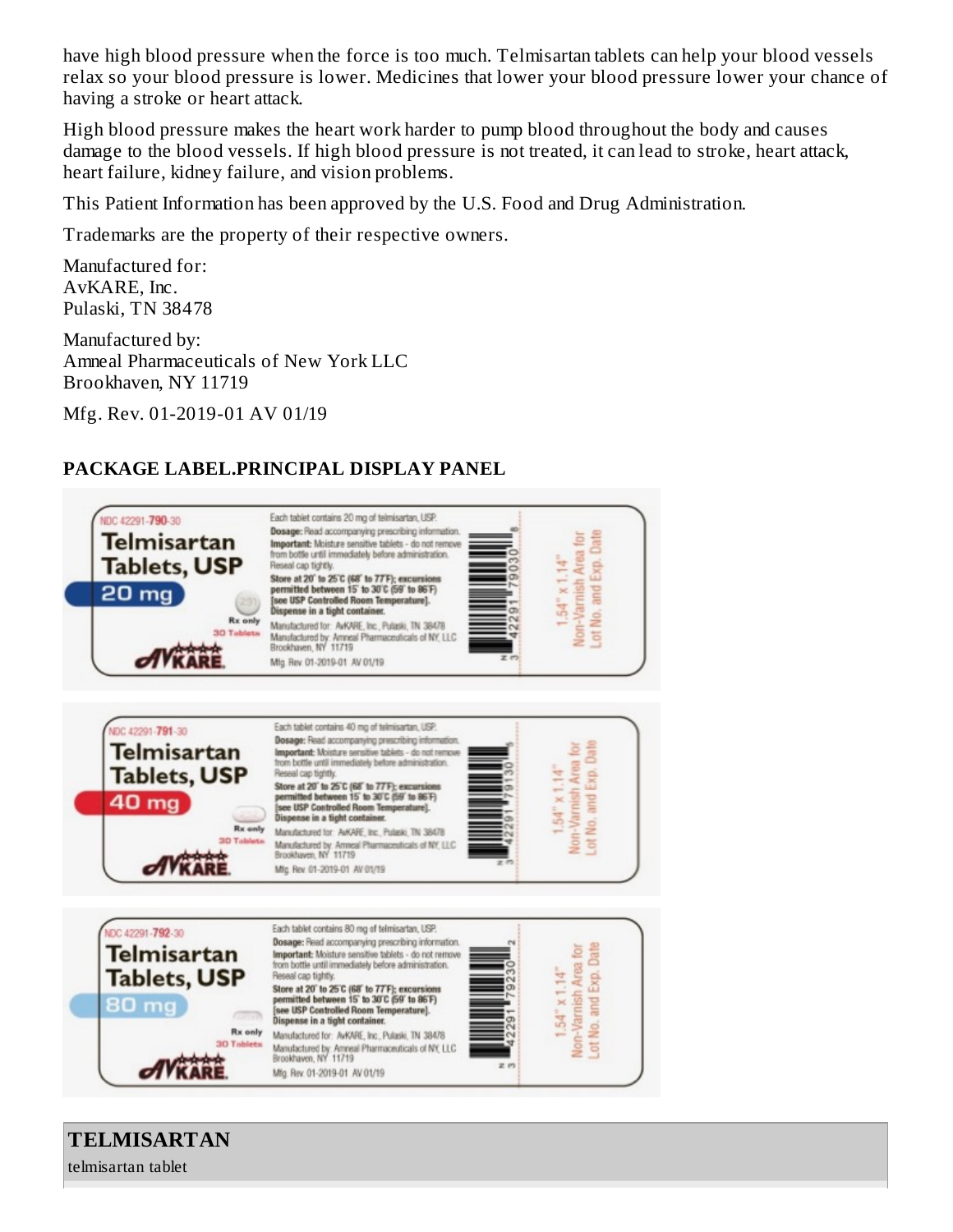| <b>Product Information</b>                                       |                   |                                                                |                     |            |                             |          |                           |  |
|------------------------------------------------------------------|-------------------|----------------------------------------------------------------|---------------------|------------|-----------------------------|----------|---------------------------|--|
| Product Type                                                     |                   | HUMAN PRESCRIPTION DRUG                                        |                     |            | Item Code (Source)          |          | NDC:42291-790             |  |
| <b>Route of Administration</b>                                   |                   | ORAL                                                           |                     |            |                             |          |                           |  |
|                                                                  |                   |                                                                |                     |            |                             |          |                           |  |
|                                                                  |                   |                                                                |                     |            |                             |          |                           |  |
| <b>Active Ingredient/Active Moiety</b>                           |                   |                                                                |                     |            |                             |          |                           |  |
|                                                                  |                   | <b>Ingredient Name</b>                                         |                     |            | <b>Basis of Strength</b>    |          | Strength                  |  |
|                                                                  |                   | TELMISARTAN (UNII: U5SYW473RQ) (TELMISARTAN - UNII:U5SYW473RQ) |                     |            | <b>TELMISARTAN</b>          | $20$ mg  |                           |  |
|                                                                  |                   |                                                                |                     |            |                             |          |                           |  |
|                                                                  |                   |                                                                |                     |            |                             |          |                           |  |
| <b>Inactive Ingredients</b>                                      |                   |                                                                |                     |            |                             |          |                           |  |
|                                                                  |                   | <b>Ingredient Name</b>                                         |                     |            |                             |          | Strength                  |  |
| MAGNESIUM STEARATE (UNII: 70097M6I30)                            |                   |                                                                |                     |            |                             |          |                           |  |
| MANNITOL (UNII: 30WL53L36A)                                      |                   |                                                                |                     |            |                             |          |                           |  |
| MEGLUMINE (UNII: 6 HG8 UB2MUY)                                   |                   |                                                                |                     |            |                             |          |                           |  |
| PO VIDO NE (UNII: FZ989GH94E)                                    |                   |                                                                |                     |            |                             |          |                           |  |
| SO DIUM HYDRO XIDE (UNII: 55X04QC32I)<br>TALC (UNII: 7SEV7J4R1U) |                   |                                                                |                     |            |                             |          |                           |  |
|                                                                  |                   |                                                                |                     |            |                             |          |                           |  |
|                                                                  |                   |                                                                |                     |            |                             |          |                           |  |
| <b>Product Characteristics</b>                                   |                   |                                                                |                     |            |                             |          |                           |  |
| Color                                                            | white (off-white) |                                                                | <b>Score</b>        |            |                             | no score |                           |  |
| <b>Shape</b>                                                     | <b>ROUND</b>      |                                                                | Size                |            |                             | 7mm      |                           |  |
| Flavor                                                           |                   |                                                                | <b>Imprint Code</b> |            |                             | AN;291   |                           |  |
| <b>Contains</b>                                                  |                   |                                                                |                     |            |                             |          |                           |  |
|                                                                  |                   |                                                                |                     |            |                             |          |                           |  |
|                                                                  |                   |                                                                |                     |            |                             |          |                           |  |
| Packaging                                                        |                   |                                                                |                     |            |                             |          |                           |  |
| $\#$<br><b>Item Code</b>                                         |                   | <b>Package Description</b>                                     |                     |            | <b>Marketing Start Date</b> |          | <b>Marketing End Date</b> |  |
| 1 NDC:42291-790-30                                               |                   | 30 in 1 BOTTLE; Type 0: Not a Combination Product              |                     | 12/20/2017 |                             |          |                           |  |
|                                                                  |                   |                                                                |                     |            |                             |          |                           |  |
|                                                                  |                   |                                                                |                     |            |                             |          |                           |  |
| <b>Marketing Information</b>                                     |                   |                                                                |                     |            |                             |          |                           |  |
| <b>Marketing Category</b>                                        |                   | <b>Application Number or Monograph Citation</b>                |                     |            | <b>Marketing Start Date</b> |          | <b>Marketing End Date</b> |  |
| <b>ANDA</b>                                                      | ANDA204415        |                                                                |                     | 12/20/2017 |                             |          |                           |  |
|                                                                  |                   |                                                                |                     |            |                             |          |                           |  |
|                                                                  |                   |                                                                |                     |            |                             |          |                           |  |
| <b>TELMISARTAN</b>                                               |                   |                                                                |                     |            |                             |          |                           |  |
| telmisartan tablet                                               |                   |                                                                |                     |            |                             |          |                           |  |
|                                                                  |                   |                                                                |                     |            |                             |          |                           |  |
| <b>Product Information</b>                                       |                   |                                                                |                     |            |                             |          |                           |  |
|                                                                  |                   | HUMAN PRESCRIPTION DRUG                                        |                     |            |                             |          | NDC:42291-791             |  |
| Product Type                                                     |                   |                                                                |                     |            | Item Code (Source)          |          |                           |  |
| <b>Route of Administration</b>                                   |                   | ORAL                                                           |                     |            |                             |          |                           |  |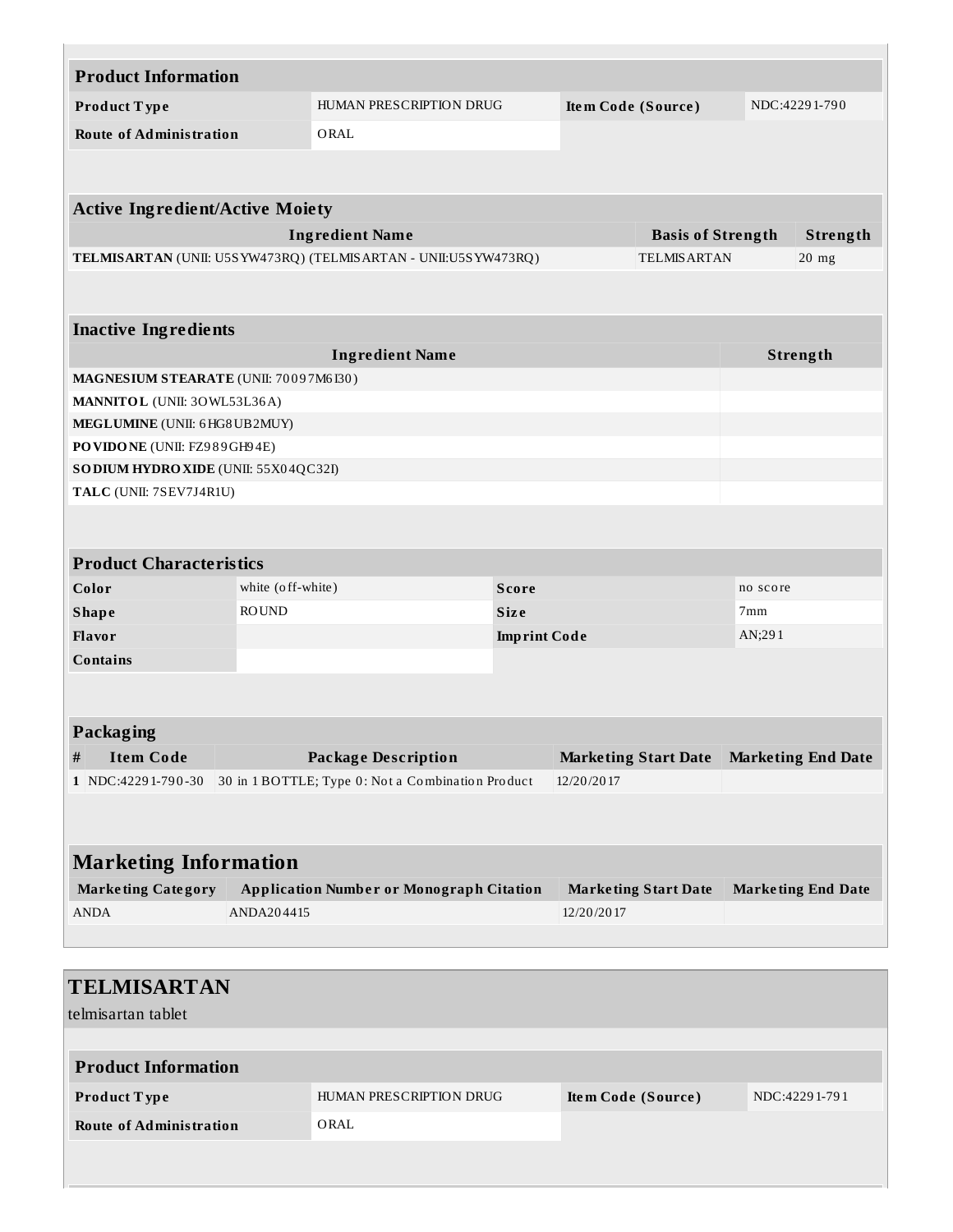| <b>Active Ingredient/Active Moiety</b>                                               |                   |                                                                                                     |                     |                    |                             |                |                           |  |
|--------------------------------------------------------------------------------------|-------------------|-----------------------------------------------------------------------------------------------------|---------------------|--------------------|-----------------------------|----------------|---------------------------|--|
| <b>Ingredient Name</b><br><b>Basis of Strength</b>                                   |                   |                                                                                                     |                     |                    |                             |                | Strength                  |  |
| TELMISARTAN (UNII: U5SYW473RQ) (TELMISARTAN - UNII:U5SYW473RQ)<br><b>TELMISARTAN</b> |                   |                                                                                                     |                     |                    | $40$ mg                     |                |                           |  |
|                                                                                      |                   |                                                                                                     |                     |                    |                             |                |                           |  |
|                                                                                      |                   |                                                                                                     |                     |                    |                             |                |                           |  |
| <b>Inactive Ingredients</b>                                                          |                   |                                                                                                     |                     |                    |                             |                |                           |  |
|                                                                                      |                   | <b>Ingredient Name</b>                                                                              |                     |                    |                             |                | Strength                  |  |
| MAGNESIUM STEARATE (UNII: 70097M6I30)                                                |                   |                                                                                                     |                     |                    |                             |                |                           |  |
| MANNITOL (UNII: 30WL53L36A)                                                          |                   |                                                                                                     |                     |                    |                             |                |                           |  |
| MEGLUMINE (UNII: 6 HG8 UB2MUY)                                                       |                   |                                                                                                     |                     |                    |                             |                |                           |  |
| PO VIDO NE (UNII: FZ989GH94E)                                                        |                   |                                                                                                     |                     |                    |                             |                |                           |  |
| SO DIUM HYDRO XIDE (UNII: 55X04QC32I)                                                |                   |                                                                                                     |                     |                    |                             |                |                           |  |
| TALC (UNII: 7SEV7J4R1U)                                                              |                   |                                                                                                     |                     |                    |                             |                |                           |  |
|                                                                                      |                   |                                                                                                     |                     |                    |                             |                |                           |  |
| <b>Product Characteristics</b>                                                       |                   |                                                                                                     |                     |                    |                             |                |                           |  |
| Color                                                                                | white (off-white) |                                                                                                     | <b>Score</b>        |                    |                             | no score       |                           |  |
| <b>Shape</b>                                                                         | <b>CAPSULE</b>    |                                                                                                     | <b>Size</b>         |                    |                             | $12 \text{mm}$ |                           |  |
| Flavor                                                                               |                   |                                                                                                     | <b>Imprint Code</b> |                    |                             | AN;292         |                           |  |
| <b>Contains</b>                                                                      |                   |                                                                                                     |                     |                    |                             |                |                           |  |
|                                                                                      |                   |                                                                                                     |                     |                    |                             |                |                           |  |
|                                                                                      |                   |                                                                                                     |                     |                    |                             |                |                           |  |
| Packaging                                                                            |                   |                                                                                                     |                     |                    |                             |                |                           |  |
| <b>Item Code</b><br>#                                                                |                   | <b>Package Description</b>                                                                          |                     |                    | <b>Marketing Start Date</b> |                | <b>Marketing End Date</b> |  |
| 1 NDC:42291-791-30                                                                   |                   | 30 in 1 BOTTLE; Type 0: Not a Combination Product                                                   |                     | 12/20/2017         |                             |                |                           |  |
|                                                                                      |                   |                                                                                                     |                     |                    |                             |                |                           |  |
|                                                                                      |                   |                                                                                                     |                     |                    |                             |                |                           |  |
| <b>Marketing Information</b>                                                         |                   |                                                                                                     |                     |                    |                             |                |                           |  |
|                                                                                      |                   | Marketing Category Application Number or Monograph Citation Marketing Start Date Marketing End Date |                     |                    |                             |                |                           |  |
| <b>ANDA</b>                                                                          | ANDA204415        |                                                                                                     |                     | 12/20/2017         |                             |                |                           |  |
|                                                                                      |                   |                                                                                                     |                     |                    |                             |                |                           |  |
|                                                                                      |                   |                                                                                                     |                     |                    |                             |                |                           |  |
| <b>TELMISARTAN</b>                                                                   |                   |                                                                                                     |                     |                    |                             |                |                           |  |
|                                                                                      |                   |                                                                                                     |                     |                    |                             |                |                           |  |
| telmisartan tablet                                                                   |                   |                                                                                                     |                     |                    |                             |                |                           |  |
|                                                                                      |                   |                                                                                                     |                     |                    |                             |                |                           |  |
| <b>Product Information</b>                                                           |                   |                                                                                                     |                     |                    |                             |                |                           |  |
| Product Type                                                                         |                   | HUMAN PRESCRIPTION DRUG                                                                             |                     | Item Code (Source) |                             |                | NDC:42291-792             |  |
| <b>Route of Administration</b>                                                       |                   | ORAL                                                                                                |                     |                    |                             |                |                           |  |
|                                                                                      |                   |                                                                                                     |                     |                    |                             |                |                           |  |
|                                                                                      |                   |                                                                                                     |                     |                    |                             |                |                           |  |
| <b>Active Ingredient/Active Moiety</b>                                               |                   |                                                                                                     |                     |                    |                             |                |                           |  |
| <b>Ingredient Name</b><br><b>Basis of Strength</b><br>Strength                       |                   |                                                                                                     |                     |                    |                             |                |                           |  |
|                                                                                      |                   | TELMISARTAN (UNII: U5SYW473RQ) (TELMISARTAN - UNII:U5SYW473RQ)                                      |                     |                    | <b>TELMISARTAN</b>          |                | 80 mg                     |  |
|                                                                                      |                   |                                                                                                     |                     |                    |                             |                |                           |  |
|                                                                                      |                   |                                                                                                     |                     |                    |                             |                |                           |  |
| <b>Inactive Ingredients</b>                                                          |                   |                                                                                                     |                     |                    |                             |                |                           |  |